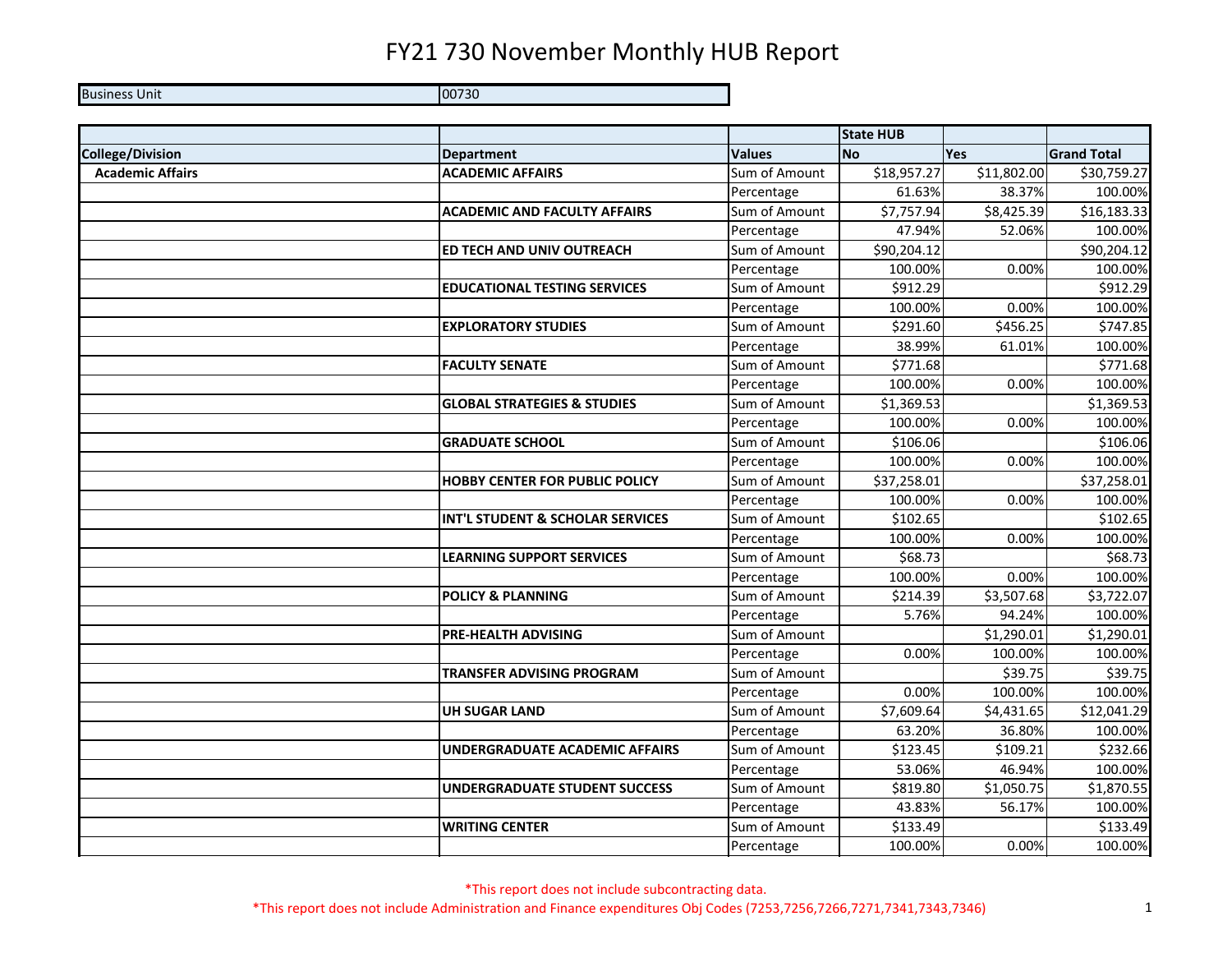| <b>Academic Affairs Sum of Amount</b> |                                           |               | \$166,700.65 | \$31,112.69 | \$197,813.34 |
|---------------------------------------|-------------------------------------------|---------------|--------------|-------------|--------------|
| <b>Academic Affairs Percentage</b>    |                                           |               | 84.27%       | 15.73%      | 100.00%      |
| <b>Administration and Finance</b>     | <b>ADMINISTRATION &amp; FINANCE</b>       | Sum of Amount | \$3,735.53   | \$5,075.63  | \$8,811.16   |
|                                       |                                           | Percentage    | 42.40%       | 57.60%      | 100.00%      |
|                                       | <b>ASSOC VP FOR ADMINISTRATION</b>        | Sum of Amount | \$506.38     | \$1,790.38  | \$2,296.76   |
|                                       |                                           | Percentage    | 22.05%       | 77.95%      | 100.00%      |
|                                       | <b>AUXILIARY SERVICES OPERATIONS</b>      | Sum of Amount | \$3,046.27   | \$4,905.00  | \$7,951.27   |
|                                       |                                           | Percentage    | 38.31%       | 61.69%      | 100.00%      |
|                                       | <b>BUDGET</b>                             | Sum of Amount | \$16.64      |             | \$16.64      |
|                                       |                                           | Percentage    | 100.00%      | 0.00%       | 100.00%      |
|                                       | <b>BUSINESS SERVICES</b>                  | Sum of Amount |              | \$1,825.92  | \$1,825.92   |
|                                       |                                           | Percentage    | 0.00%        | 100.00%     | 100.00%      |
|                                       | <b>CAMPUS SAFETY ADMINISTRATION</b>       | Sum of Amount | \$119.97     |             | \$119.97     |
|                                       |                                           | Percentage    | 100.00%      | 0.00%       | 100.00%      |
|                                       | <b>CAMPUS SAFETY SYSTEMS</b>              | Sum of Amount | \$14,928.59  |             | \$14,928.59  |
|                                       |                                           | Percentage    | 100.00%      | 0.00%       | 100.00%      |
|                                       | <b>CENTRAL FACILITY SERVICES</b>          | Sum of Amount | \$7,779.24   | \$1,417.74  | \$9,196.98   |
|                                       |                                           | Percentage    | 84.58%       | 15.42%      | 100.00%      |
|                                       | <b>CONTROLLER (PH)</b>                    | Sum of Amount | \$5,629.70   | \$13,470.25 | \$19,099.95  |
|                                       |                                           | Percentage    | 29.47%       | 70.53%      | 100.00%      |
|                                       | Controller(PH)                            | Sum of Amount | \$124.13     |             | \$124.13     |
|                                       |                                           | Percentage    | 100.00%      | 0.00%       | 100.00%      |
|                                       | <b>COUGAR CARD</b>                        | Sum of Amount | \$145,791.97 | \$4,025.98  | \$149,817.95 |
|                                       |                                           | Percentage    | 97.31%       | 2.69%       | 100.00%      |
|                                       | <b>CULLEN PERFORM HALL</b>                | Sum of Amount | \$296,475.03 |             | \$296,475.03 |
|                                       |                                           | Percentage    | 100.00%      | 0.00%       | 100.00%      |
|                                       | <b>EMERGENCY MANAGEMENT</b>               | Sum of Amount | \$89.16      | \$8,211.71  | \$8,300.87   |
|                                       |                                           | Percentage    | 1.07%        | 98.93%      | 100.00%      |
|                                       | <b>ENTERPRISE SYSTEMS</b>                 | Sum of Amount | \$337,174.27 | \$35,288.55 | \$372,462.82 |
|                                       |                                           | Percentage    | 90.53%       | 9.47%       | 100.00%      |
|                                       | <b>ENV. HEALTH &amp; LIFE SAFETY</b>      | Sum of Amount | \$3,091.94   |             | \$3,091.94   |
|                                       |                                           | Percentage    | 100.00%      | 0.00%       | 100.00%      |
|                                       | <b>FACILITIES BUSINESS SERVICES</b>       | Sum of Amount | \$279.98     | \$190.93    | \$470.91     |
|                                       |                                           | Percentage    | 59.46%       | 40.54%      | 100.00%      |
|                                       | <b>FACILITIES MANAGEMENT</b>              | Sum of Amount | \$23,023.39  | \$65,357.95 | \$88,381.34  |
|                                       |                                           | Percentage    | 26.05%       | 73.95%      | 100.00%      |
|                                       | <b>FACILITIES OPERATION &amp; MAINT</b>   | Sum of Amount | \$178.68     | \$4,214.70  | \$4,393.38   |
|                                       |                                           | Percentage    | 4.07%        | 95.93%      | 100.00%      |
|                                       | <b>FACILITIES PLANNING &amp; CONSTRUC</b> | Sum of Amount | \$53,979.21  | \$63,354.38 | \$117,333.59 |
|                                       |                                           | Percentage    | 46.00%       | 54.00%      | 100.00%      |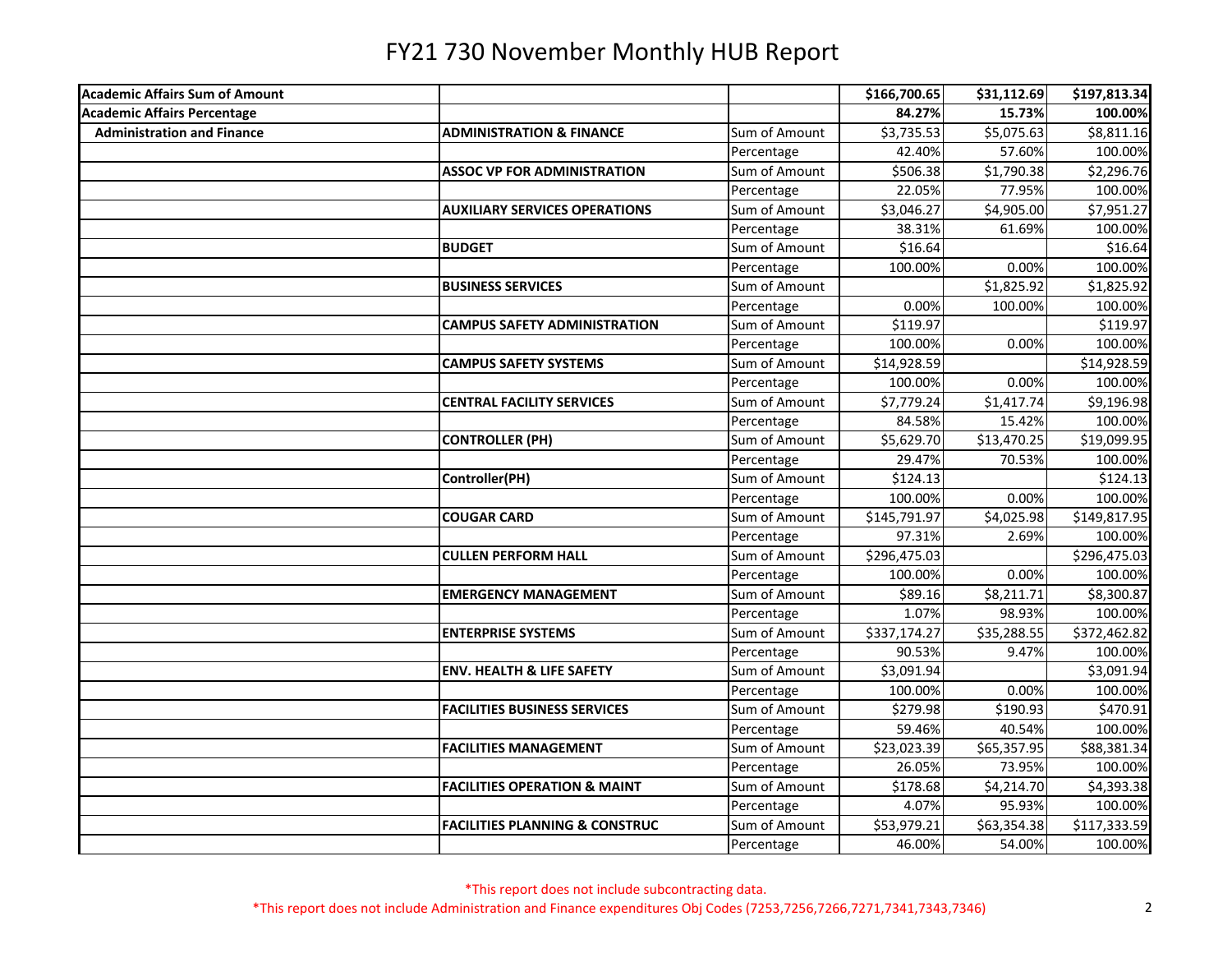| \$6,256.75<br>\$965.80<br>Sum of Amount<br><b>Administration and Finance</b><br><b>FACILITIES/CONSTRUC MGMT ADMIN</b><br>86.63%<br>13.37%<br>Percentage<br>\$6.20<br>Sum of Amount<br><b>FIRE LIFE SAFETY SERVICES</b><br>100.00%<br>0.00%<br>Percentage<br>Sum of Amount<br>\$4,174.87<br>HIGH PERFORMANCE & COMP NETWK<br>100.00%<br>0.00%<br>Percentage<br>Sum of Amount<br>\$33,000.00<br><b>HUB PROGRAMS</b><br>Percentage<br>0.00%<br>100.00%<br>Sum of Amount<br>\$37,569.48<br>\$1,124.36<br><b>HUMAN RESOURCES</b> | \$7,222.55<br>100.00%<br>\$6.20<br>100.00%<br>\$4,174.87<br>100.00%<br>\$33,000.00<br>100.00%<br>\$38,693.84<br>100.00%<br>\$18,971.92 |
|-----------------------------------------------------------------------------------------------------------------------------------------------------------------------------------------------------------------------------------------------------------------------------------------------------------------------------------------------------------------------------------------------------------------------------------------------------------------------------------------------------------------------------|----------------------------------------------------------------------------------------------------------------------------------------|
|                                                                                                                                                                                                                                                                                                                                                                                                                                                                                                                             |                                                                                                                                        |
|                                                                                                                                                                                                                                                                                                                                                                                                                                                                                                                             |                                                                                                                                        |
|                                                                                                                                                                                                                                                                                                                                                                                                                                                                                                                             |                                                                                                                                        |
|                                                                                                                                                                                                                                                                                                                                                                                                                                                                                                                             |                                                                                                                                        |
|                                                                                                                                                                                                                                                                                                                                                                                                                                                                                                                             |                                                                                                                                        |
|                                                                                                                                                                                                                                                                                                                                                                                                                                                                                                                             |                                                                                                                                        |
|                                                                                                                                                                                                                                                                                                                                                                                                                                                                                                                             |                                                                                                                                        |
|                                                                                                                                                                                                                                                                                                                                                                                                                                                                                                                             |                                                                                                                                        |
|                                                                                                                                                                                                                                                                                                                                                                                                                                                                                                                             |                                                                                                                                        |
| 97.09%<br>2.91%<br>Percentage                                                                                                                                                                                                                                                                                                                                                                                                                                                                                               |                                                                                                                                        |
| Sum of Amount<br>\$18,971.92<br><b>INST - ADMINISTRATION</b>                                                                                                                                                                                                                                                                                                                                                                                                                                                                |                                                                                                                                        |
| 100.00%<br>0.00%<br>Percentage                                                                                                                                                                                                                                                                                                                                                                                                                                                                                              | 100.00%                                                                                                                                |
| Sum of Amount<br><b>INST - BUDGET</b><br>\$92,160.24                                                                                                                                                                                                                                                                                                                                                                                                                                                                        | \$92,160.24                                                                                                                            |
| Percentage<br>100.00%<br>0.00%                                                                                                                                                                                                                                                                                                                                                                                                                                                                                              | 100.00%                                                                                                                                |
| Sum of Amount<br>\$30,758.25<br><b>INST - BUSINESS SERVICES</b>                                                                                                                                                                                                                                                                                                                                                                                                                                                             | \$30,758.25                                                                                                                            |
| 100.00%<br>Percentage<br>0.00%                                                                                                                                                                                                                                                                                                                                                                                                                                                                                              | 100.00%                                                                                                                                |
| Sum of Amount<br>\$500,903.47<br><b>INST - INFORMATION TECHNOLOGY</b>                                                                                                                                                                                                                                                                                                                                                                                                                                                       | \$500,903.47                                                                                                                           |
| 100.00%<br>0.00%<br>Percentage                                                                                                                                                                                                                                                                                                                                                                                                                                                                                              | 100.00%                                                                                                                                |
| Sum of Amount<br>\$15,050.00<br><b>INSTITUTIONAL - REAL ESTATE</b>                                                                                                                                                                                                                                                                                                                                                                                                                                                          | \$15,050.00                                                                                                                            |
| Percentage<br>100.00%<br>0.00%                                                                                                                                                                                                                                                                                                                                                                                                                                                                                              | 100.00%                                                                                                                                |
| Sum of Amount<br>\$113,207.60<br>\$4,741.40<br><b>INSTITUTIONAL HUMAN RESOURCES</b>                                                                                                                                                                                                                                                                                                                                                                                                                                         | \$117,949.00                                                                                                                           |
| Percentage<br>95.98%<br>4.02%                                                                                                                                                                                                                                                                                                                                                                                                                                                                                               | 100.00%                                                                                                                                |
| Sum of Amount<br>\$41,767.42<br>\$24,812.54<br><b>KUHF RADIO</b>                                                                                                                                                                                                                                                                                                                                                                                                                                                            | \$66,579.96                                                                                                                            |
| 62.73%<br>37.27%<br>Percentage                                                                                                                                                                                                                                                                                                                                                                                                                                                                                              | 100.00%                                                                                                                                |
| Sum of Amount<br>\$181,772.55<br><b>MINOR &amp; PLANNED PROJECTS</b><br>\$272,613.40                                                                                                                                                                                                                                                                                                                                                                                                                                        | \$454,385.95                                                                                                                           |
| 60.00%<br>40.00%<br>Percentage                                                                                                                                                                                                                                                                                                                                                                                                                                                                                              | 100.00%                                                                                                                                |
| Sum of Amount<br>$\overline{$}1,160.00$<br><b>MINOR IN-HOUSE CONSTRUCTION</b><br>\$655.38                                                                                                                                                                                                                                                                                                                                                                                                                                   | \$1,815.38                                                                                                                             |
| 63.90%<br>Percentage<br>36.10%                                                                                                                                                                                                                                                                                                                                                                                                                                                                                              | 100.00%                                                                                                                                |
| Sum of Amount<br>OFFICE EQUAL OPPORTUNITY SRVS<br>\$247.54<br>\$33,398.92                                                                                                                                                                                                                                                                                                                                                                                                                                                   | \$33,646.46                                                                                                                            |
| 0.74%<br>99.26%<br>Percentage                                                                                                                                                                                                                                                                                                                                                                                                                                                                                               | 100.00%                                                                                                                                |
| Sum of Amount<br>\$421,213.52<br>\$170.57<br><b>PARKING &amp; TRANS SERVICES</b>                                                                                                                                                                                                                                                                                                                                                                                                                                            | \$421,384.09                                                                                                                           |
| 99.96%<br>0.04%<br>Percentage                                                                                                                                                                                                                                                                                                                                                                                                                                                                                               | 100.00%                                                                                                                                |
| Sum of Amount<br>\$12,018.69<br>\$117,551.55<br>PHY PLANT-AUTOMOTIVE                                                                                                                                                                                                                                                                                                                                                                                                                                                        | \$129,570.24                                                                                                                           |
| Percentage<br>9.28%<br>90.72%                                                                                                                                                                                                                                                                                                                                                                                                                                                                                               | 100.00%                                                                                                                                |
| Sum of Amount<br>PHY PLANT-GROUNDS MAINT<br>\$2,505.54<br>\$59.06                                                                                                                                                                                                                                                                                                                                                                                                                                                           | \$2,564.60                                                                                                                             |
| Percentage<br>97.70%<br>2.30%                                                                                                                                                                                                                                                                                                                                                                                                                                                                                               | 100.00%                                                                                                                                |
| Sum of Amount<br>\$95,371.40<br>\$602,579.73<br><b>PHYSICAL PLANT</b>                                                                                                                                                                                                                                                                                                                                                                                                                                                       | \$697,951.13                                                                                                                           |
| 13.66%<br>Percentage<br>86.34%                                                                                                                                                                                                                                                                                                                                                                                                                                                                                              | 100.00%                                                                                                                                |
| Sum of Amount<br>\$108.36<br><b>PLANNING</b>                                                                                                                                                                                                                                                                                                                                                                                                                                                                                | \$108.36                                                                                                                               |
| 100.00%<br>0.00%<br>Percentage                                                                                                                                                                                                                                                                                                                                                                                                                                                                                              | 100.00%                                                                                                                                |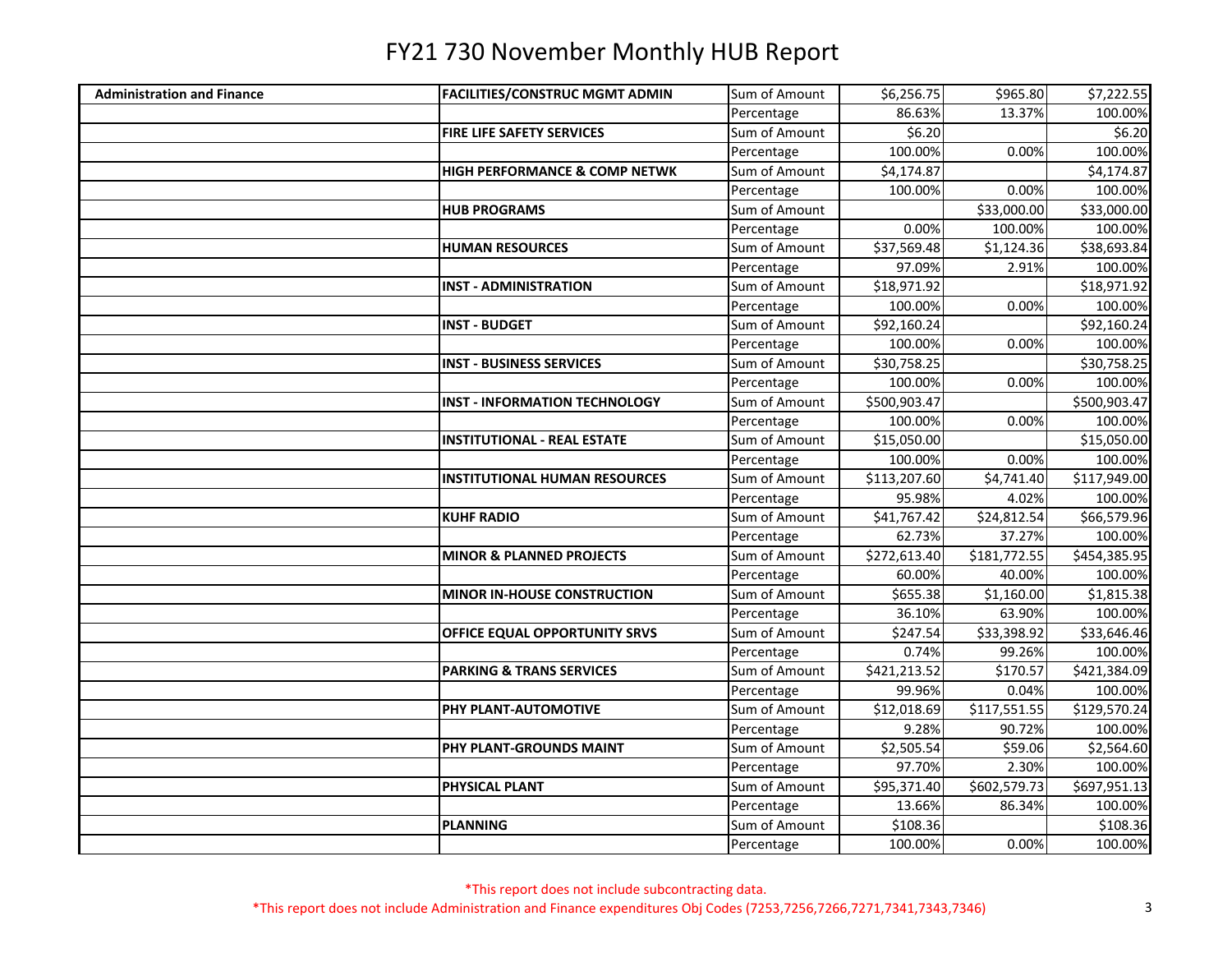| <b>Administration and Finance</b>               | <b>POLICE</b>                           | Sum of Amount | \$25,065.23    | \$18,307.72    | \$43,372.95    |
|-------------------------------------------------|-----------------------------------------|---------------|----------------|----------------|----------------|
|                                                 |                                         | Percentage    | 57.79%         | 42.21%         | 100.00%        |
|                                                 | PRINTING OPERATIONS                     | Sum of Amount | \$12,653.07    | \$5,889.53     | \$18,542.60    |
|                                                 |                                         | Percentage    | 68.24%         | 31.76%         | 100.00%        |
|                                                 | <b>PUBLIC ART</b>                       | Sum of Amount | \$20,521.21    | \$1,347.35     | \$21,868.56    |
|                                                 |                                         | Percentage    | 93.84%         | 6.16%          | 100.00%        |
|                                                 | <b>REAL ESTATE SERVICES</b>             | Sum of Amount | \$8.68         |                | \$8.68         |
|                                                 |                                         | Percentage    | 100.00%        | 0.00%          | 100.00%        |
|                                                 | <b>RISK MANAGEMENT</b>                  | Sum of Amount | \$137.35       |                | \$137.35       |
|                                                 |                                         | Percentage    | 100.00%        | 0.00%          | 100.00%        |
|                                                 | <b>SERVICE LEVEL AGREEMENT</b>          | Sum of Amount | \$6,745.96     |                | \$6,745.96     |
|                                                 |                                         | Percentage    | 100.00%        | 0.00%          | 100.00%        |
|                                                 | <b>STUDENT BUSINESS SERVICES</b>        | Sum of Amount | \$14,859.81    | \$1,124.02     | \$15,983.83    |
|                                                 |                                         | Percentage    | 92.97%         | 7.03%          | 100.00%        |
|                                                 | TECHNOLOGY SERVICES & SUPPORT           | Sum of Amount | \$201,007.64   | \$141,363.65   | \$342,371.29   |
|                                                 |                                         | Percentage    | 58.71%         | 41.29%         | 100.00%        |
|                                                 | TV PUBLIC BROADCASTING                  | Sum of Amount | \$71,445.01    | \$34,025.22    | \$105,470.23   |
|                                                 |                                         | Percentage    | 67.74%         | 32.26%         | 100.00%        |
|                                                 | UIT BUSINESS SERVICES                   | Sum of Amount | \$261.36       | \$2,350.81     | \$2,612.17     |
|                                                 |                                         | Percentage    | 10.01%         | 89.99%         | 100.00%        |
|                                                 | UIT EXTERNALLY FUNDED PROJECTS          | Sum of Amount | \$13,195.29    |                | \$13,195.29    |
|                                                 |                                         | Percentage    | 100.00%        | 0.00%          | 100.00%        |
|                                                 | UIT SECURITY                            | Sum of Amount | \$13.99        | \$405,814.58   | \$405,828.57   |
|                                                 |                                         | Percentage    | 0.00%          | 100.00%        | 100.00%        |
|                                                 | <b>UNIVERSITY INFORMATION TECH</b>      | Sum of Amount | \$15,138.76    | \$7,060.00     | \$22,198.76    |
|                                                 |                                         | Percentage    | 68.20%         | 31.80%         | 100.00%        |
| <b>Administration and Finance Sum of Amount</b> |                                         |               | \$2,942,583.47 | \$1,827,748.48 | \$4,770,331.95 |
| <b>Administration and Finance Percentage</b>    |                                         |               | 61.69%         | 38.31%         | 100.00%        |
| <b>Architecture</b>                             | DEAN, G D HINES ARCH & DESIGN           | Sum of Amount | \$28,155.49    | \$2,901.10     | \$31,056.59    |
|                                                 |                                         | Percentage    | 90.66%         | 9.34%          | 100.00%        |
|                                                 | <b>GERALD D HINES ARCH &amp; DESIGN</b> | Sum of Amount | \$564.00       |                | \$564.00       |
|                                                 |                                         | Percentage    | 100.00%        | 0.00%          | 100.00%        |
| <b>Architecture Sum of Amount</b>               |                                         |               | \$28,719.49    | \$2,901.10     | \$31,620.59    |
| <b>Architecture Percentage</b>                  |                                         |               | 90.83%         | 9.17%          | 100.00%        |
| <b>Business Administration</b>                  | <b>ACCOUNTANCY AND TAXATION</b>         | Sum of Amount | \$1,220.56     | \$2,408.01     | \$3,628.57     |
|                                                 |                                         | Percentage    | 33.64%         | 66.36%         | 100.00%        |
|                                                 | <b>ACCOUNTING CERTIFICATE PROGRAM</b>   | Sum of Amount | \$194.25       | \$21.75        | \$216.00       |
|                                                 |                                         | Percentage    | 89.93%         | 10.07%         | 100.00%        |
|                                                 | <b>BAUER CAREER SERVICES CTR</b>        | Sum of Amount | \$16,071.83    | \$6,125.00     | \$22,196.83    |
|                                                 |                                         | Percentage    | 72.41%         | 27.59%         | 100.00%        |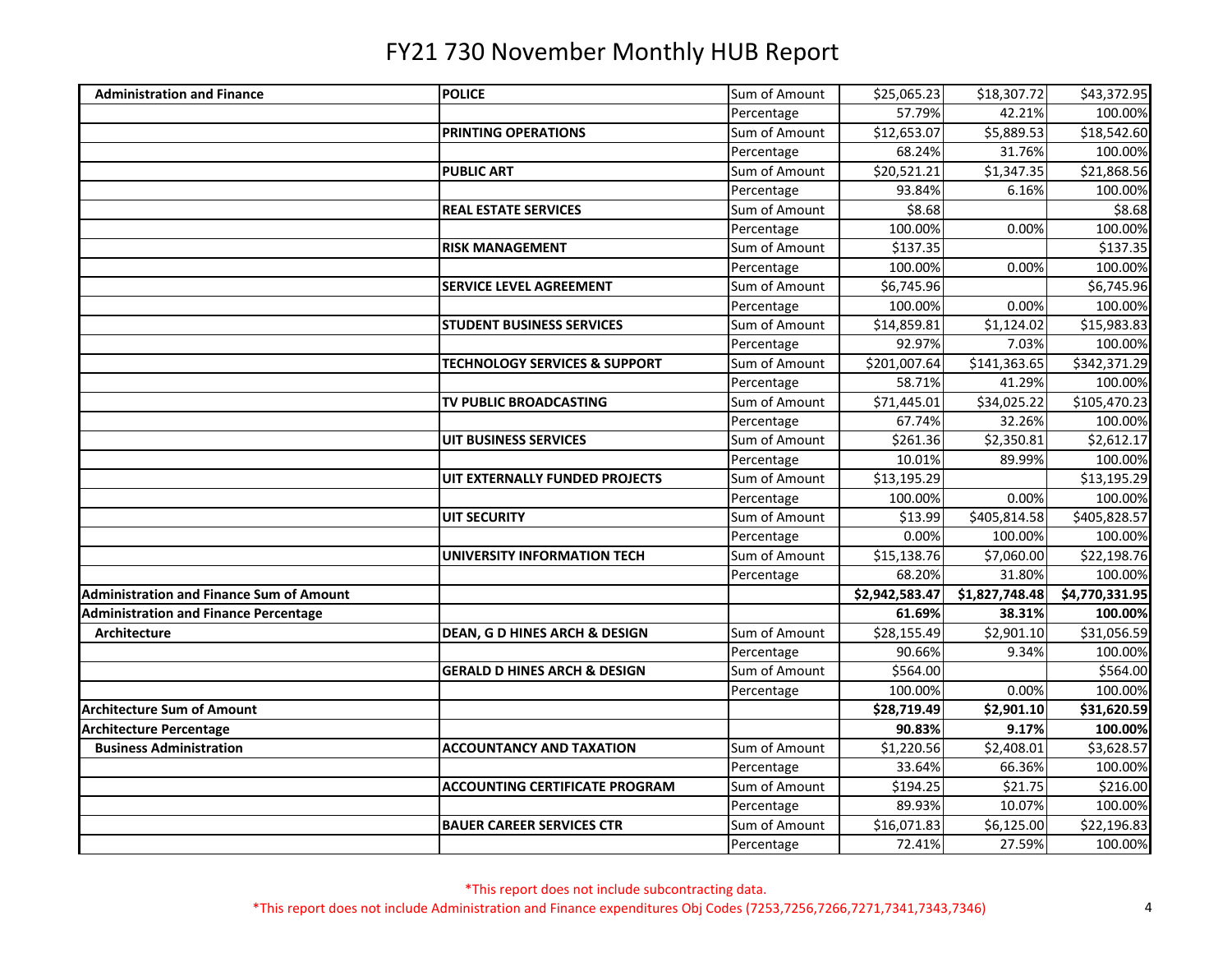| <b>Business Administration</b>               | <b>BAUER COMMUNICATIONS</b>            | Sum of Amount | \$4,993.14   | \$5,834.38   | \$10,827.52  |
|----------------------------------------------|----------------------------------------|---------------|--------------|--------------|--------------|
|                                              |                                        | Percentage    | 46.12%       | 53.88%       | 100.00%      |
|                                              | <b>BAUER DIVISION OF TECHNOLOGY</b>    | Sum of Amount | \$4,738.92   | \$443.69     | \$5,182.61   |
|                                              |                                        | Percentage    | 91.44%       | 8.56%        | 100.00%      |
|                                              | <b>BAUER GRADUATEPROFESSIONALPRGS</b>  | Sum of Amount | \$3,852.00   | \$9,445.16   | \$13,297.16  |
|                                              |                                        | Percentage    | 28.97%       | 71.03%       | 100.00%      |
|                                              | <b>DEAN'S OFFICE BAUER COLLEGE</b>     | Sum of Amount | \$19,831.94  | \$23,456.86  | \$43,288.80  |
|                                              |                                        | Percentage    | 45.81%       | 54.19%       | 100.00%      |
|                                              | <b>DECISION AND INFORMATION SCIEN</b>  | Sum of Amount | \$6,971.90   | \$6,196.18   | \$13,168.08  |
|                                              |                                        | Percentage    | 52.95%       | 47.05%       | 100.00%      |
|                                              | <b>EXECUTIVE DEGREE PROGRAMS</b>       | Sum of Amount | \$14,808.31  | \$324.73     | \$15,133.04  |
|                                              |                                        | Percentage    | 97.85%       | 2.15%        | 100.00%      |
|                                              | <b>FINANCE DEPARTMENT</b>              | Sum of Amount | \$1,230.91   | \$2,640.00   | \$3,870.91   |
|                                              |                                        | Percentage    | 31.80%       | 68.20%       | 100.00%      |
|                                              | <b>MANAGEMENT DEPARTMENT</b>           | Sum of Amount | \$290.93     | \$16,126.42  | \$16,417.35  |
|                                              |                                        | Percentage    | 1.77%        | 98.23%       | 100.00%      |
|                                              | <b>MARKETING DEPARTMENT</b>            | Sum of Amount | \$1,450.38   | \$709.80     | \$2,160.18   |
|                                              |                                        | Percentage    | 67.14%       | 32.86%       | 100.00%      |
|                                              | <b>SALES EXCELLENCE INSTITUTE</b>      | Sum of Amount | \$23,752.17  | \$3,125.00   | \$26,877.17  |
|                                              |                                        | Percentage    | 88.37%       | 11.63%       | 100.00%      |
|                                              | <b>SMALL BUSINESS DEV CENTER</b>       | Sum of Amount | \$68,312.28  | \$39,781.08  | \$108,093.36 |
|                                              |                                        | Percentage    | 63.20%       | 36.80%       | 100.00%      |
|                                              | <b>UNDERGRAD BUSINESS PROG</b>         | Sum of Amount | \$155.33     | \$1,969.26   | \$2,124.59   |
|                                              |                                        | Percentage    | 7.31%        | 92.69%       | 100.00%      |
|                                              | <b>WOLFF CTR FOR ENTREPRENEURSHIP</b>  | Sum of Amount | \$5,473.93   | \$2,437.83   | \$7,911.76   |
|                                              |                                        | Percentage    | 69.19%       | 30.81%       | 100.00%      |
| <b>Business Administration Sum of Amount</b> |                                        |               | \$173,348.78 | \$121,045.15 | \$294,393.93 |
| <b>Business Administration Percentage</b>    |                                        |               | 58.88%       | 41.12%       | 100.00%      |
| <b>Chancellor/President</b>                  | <b>ATHLETIC BUSINESS &amp; FINANCE</b> | Sum of Amount | \$9,400.00   |              | \$9,400.00   |
|                                              |                                        | Percentage    | 100.00%      | 0.00%        | 100.00%      |
|                                              | <b>BASEBALL</b>                        | Sum of Amount | \$23,683.90  |              | \$23,683.90  |
|                                              |                                        | Percentage    | 100.00%      | 0.00%        | 100.00%      |
|                                              | <b>COMPLIANCE</b>                      | Sum of Amount | \$123.10     | \$141.11     | \$264.21     |
|                                              |                                        | Percentage    | 46.59%       | 53.41%       | 100.00%      |
|                                              | <b>FOOTBALL</b>                        | Sum of Amount | \$225,750.11 | \$15,624.09  | \$241,374.20 |
|                                              |                                        | Percentage    | 93.53%       | 6.47%        | 100.00%      |
|                                              | <b>INTERCOLLEGIATE ATHLETICS</b>       | Sum of Amount | \$231,593.65 | \$39,903.32  | \$271,496.97 |
|                                              |                                        | Percentage    | 85.30%       | 14.70%       | 100.00%      |
|                                              | <b>MEN'S BASKETBALL</b>                | Sum of Amount | \$31,087.89  | \$1,631.65   | \$32,719.54  |
|                                              |                                        | Percentage    | 95.01%       | 4.99%        | 100.00%      |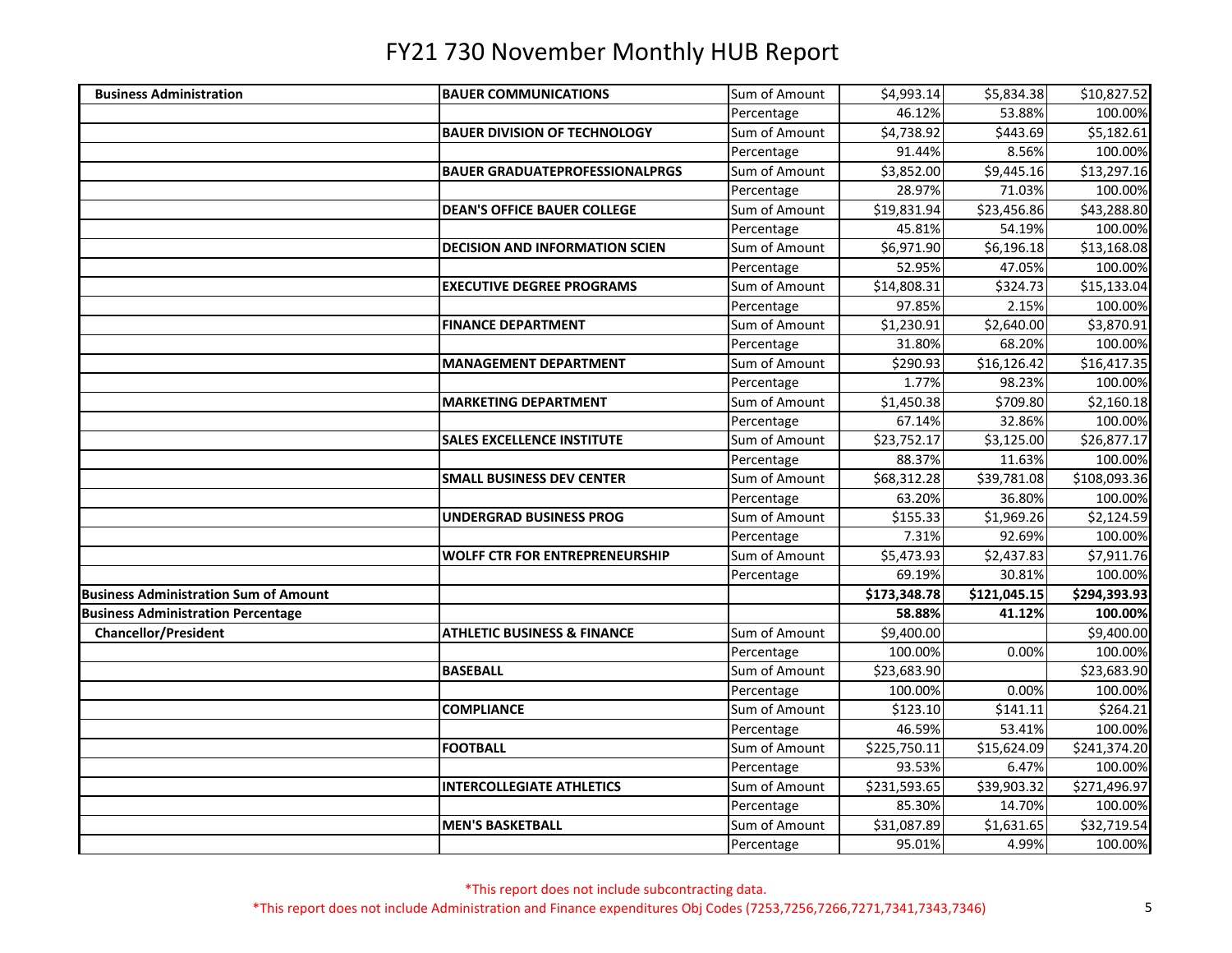| <b>Chancellor/President</b>               | <b>MEN'S GOLF</b>                         | Sum of Amount | \$3,709.95   |             | \$3,709.95   |
|-------------------------------------------|-------------------------------------------|---------------|--------------|-------------|--------------|
|                                           |                                           | Percentage    | 100.00%      | 0.00%       | 100.00%      |
|                                           | <b>MEN'S TRACK AND FIELD</b>              | Sum of Amount | \$30,653.11  | \$1,250.00  | \$31,903.11  |
|                                           |                                           | Percentage    | 96.08%       | 3.92%       | 100.00%      |
|                                           | <b>NEIGHBORHOOD &amp; STRATEGIC INITI</b> | Sum of Amount | \$438.01     | \$105.91    | \$543.92     |
|                                           |                                           | Percentage    | 80.53%       | 19.47%      | 100.00%      |
|                                           | OFF OF PROTOCOL SPECIAL EVENTS            | Sum of Amount | \$31,820.27  | \$21,441.90 | \$53,262.17  |
|                                           |                                           | Percentage    | 59.74%       | 40.26%      | 100.00%      |
|                                           | <b>PRESIDENT</b>                          | Sum of Amount | \$11,386.65  | \$4,985.35  | \$16,372.00  |
|                                           |                                           | Percentage    | 69.55%       | 30.45%      | 100.00%      |
|                                           | <b>STAFF COUNCIL</b>                      | Sum of Amount | \$985.23     | \$94.80     | \$1,080.03   |
|                                           |                                           | Percentage    | 91.22%       | 8.78%       | 100.00%      |
|                                           | <b>UH ENERGY</b>                          | Sum of Amount | \$28,317.95  | \$2,611.65  | \$30,929.60  |
|                                           |                                           | Percentage    | 91.56%       | 8.44%       | 100.00%      |
|                                           | <b>WOMEN'S BASKETBALL</b>                 | Sum of Amount | \$6,219.62   | \$163.07    | \$6,382.69   |
|                                           |                                           | Percentage    | 97.45%       | 2.55%       | 100.00%      |
|                                           | <b>WOMEN'S GOLF</b>                       | Sum of Amount | \$8,223.89   |             | \$8,223.89   |
|                                           |                                           | Percentage    | 100.00%      | 0.00%       | 100.00%      |
|                                           | <b>WOMEN'S SOCCER</b>                     | Sum of Amount | \$8,029.27   | \$577.98    | \$8,607.25   |
|                                           |                                           | Percentage    | 93.28%       | 6.72%       | 100.00%      |
|                                           | <b>WOMEN'S SOFTBALL</b>                   | Sum of Amount | \$12,259.98  |             | \$12,259.98  |
|                                           |                                           | Percentage    | 100.00%      | 0.00%       | 100.00%      |
|                                           | <b>WOMEN'S SWIMMING &amp; DIVING</b>      | Sum of Amount | \$1,628.02   | \$1,417.50  | \$3,045.52   |
|                                           |                                           | Percentage    | 53.46%       | 46.54%      | 100.00%      |
|                                           | <b>WOMEN'S TENNIS</b>                     | Sum of Amount | \$2,285.09   |             | \$2,285.09   |
|                                           |                                           | Percentage    | 100.00%      | 0.00%       | 100.00%      |
|                                           | <b>WOMEN'S VOLLEYBALL</b>                 | Sum of Amount | \$14,562.95  |             | \$14,562.95  |
|                                           |                                           | Percentage    | 100.00%      | 0.00%       | 100.00%      |
| <b>Chancellor/President Sum of Amount</b> |                                           |               | \$682,158.64 | \$89,948.33 | \$772,106.97 |
| <b>Chancellor/President Percentage</b>    |                                           |               | 88.35%       | 11.65%      | 100.00%      |
| <b>College of Medicine</b>                | <b>BEHAVIORAL &amp; SOCIAL SCIENCES</b>   | Sum of Amount |              | \$309.69    | \$309.69     |
|                                           |                                           | Percentage    | 0.00%        | 100.00%     | 100.00%      |
|                                           | <b>BIOMEDICAL SCIENCES</b>                | Sum of Amount | \$3,184.73   | \$26.25     | \$3,210.98   |
|                                           |                                           | Percentage    | 99.18%       | 0.82%       | 100.00%      |
|                                           | <b>CLINICAL SCIENCES</b>                  | Sum of Amount | \$355.99     | \$8,848.35  | \$9,204.34   |
|                                           |                                           | Percentage    | 3.87%        | 96.13%      | 100.00%      |
|                                           | <b>COMMUNITY HEALTH</b>                   | Sum of Amount |              | \$1,281.91  | \$1,281.91   |
|                                           |                                           | Percentage    | 0.00%        | 100.00%     | 100.00%      |
|                                           | <b>HEALTH SYST &amp; POPULATIONS SCI</b>  | Sum of Amount | \$17,730.01  | \$1,078.80  | \$18,808.81  |
|                                           |                                           | Percentage    | 94.26%       | 5.74%       | 100.00%      |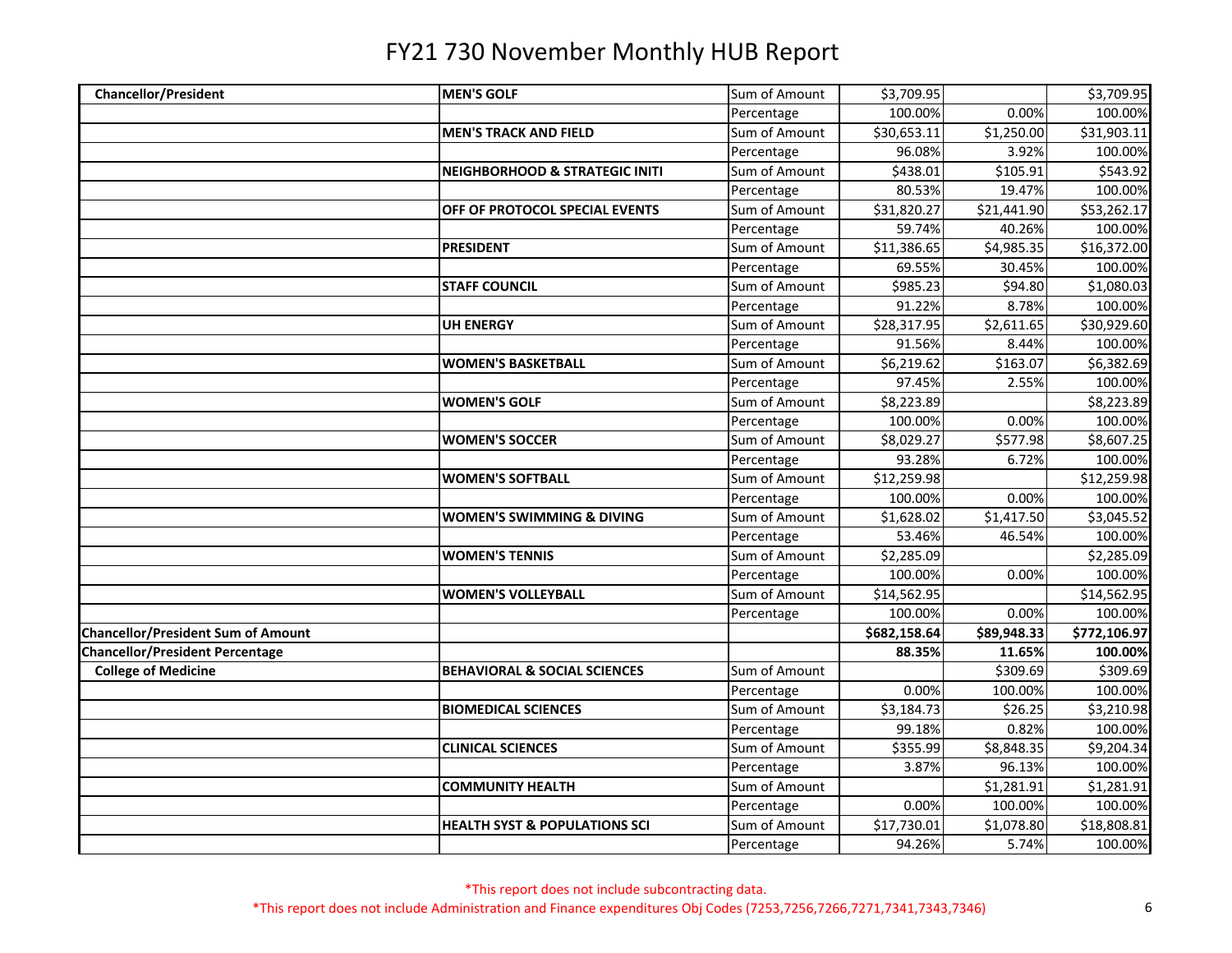| <b>College of Medicine</b>               | HUMANA HEALTH SYSTEM SCI INST            | Sum of Amount | \$900.00                |             | \$900.00     |
|------------------------------------------|------------------------------------------|---------------|-------------------------|-------------|--------------|
|                                          |                                          | Percentage    | 100.00%                 | 0.00%       | 100.00%      |
|                                          | <b>MEDICAL EDUCATION</b>                 | Sum of Amount | \$19,546.26             | \$9,666.94  | \$29,213.20  |
|                                          |                                          | Percentage    | 66.91%                  | 33.09%      | 100.00%      |
|                                          | OFFICE OF THE DEAN                       | Sum of Amount | \$137,114.80            | \$16,633.39 | \$153,748.19 |
|                                          |                                          | Percentage    | 89.18%                  | 10.82%      | 100.00%      |
|                                          | <b>STU AFF ADMISSIONS &amp; OUTREACH</b> | Sum of Amount | \$2,133.72              | \$99.09     | \$2,232.81   |
|                                          |                                          | Percentage    | 95.56%                  | 4.44%       | 100.00%      |
| <b>College of Medicine Sum of Amount</b> |                                          |               | \$180,965.51            | \$37,944.42 | \$218,909.93 |
| <b>College of Medicine Percentage</b>    |                                          |               | 82.67%                  | 17.33%      | 100.00%      |
| <b>College of Nursing</b>                | <b>DEANS OFFICE - COLLEG OF NURSI</b>    | Sum of Amount | \$43,346.00             | \$1,636.73  | \$44,982.73  |
|                                          |                                          | Percentage    | 96.36%                  | 3.64%       | 100.00%      |
| <b>College of Nursing Sum of Amount</b>  |                                          |               | \$43,346.00             | \$1,636.73  | \$44,982.73  |
| <b>College of Nursing Percentage</b>     |                                          |               | 96.36%                  | 3.64%       | 100.00%      |
| <b>College of the Arts</b>               | <b>ART</b>                               | Sum of Amount | \$18,874.40             | \$128.65    | \$19,003.05  |
|                                          |                                          | Percentage    | 99.32%                  | 0.68%       | 100.00%      |
|                                          | <b>BAND</b>                              | Sum of Amount | \$20,173.49             |             | \$20,173.49  |
|                                          |                                          | Percentage    | 100.00%                 | 0.00%       | 100.00%      |
|                                          | <b>BLAFFER GALLERY</b>                   | Sum of Amount | \$18,536.31             | \$165.03    | \$18,701.34  |
|                                          |                                          | Percentage    | 99.12%                  | 0.88%       | 100.00%      |
|                                          | <b>CWMCA CENTER FOR THE ARTS</b>         | Sum of Amount | \$87.99                 |             | \$87.99      |
|                                          |                                          | Percentage    | 100.00%                 | 0.00%       | 100.00%      |
|                                          | <b>DEAN OFFIC THE COLLEGE OF ARTS</b>    | Sum of Amount | \$8,427.08              | \$1,405.32  | \$9,832.40   |
|                                          |                                          | Percentage    | 85.71%                  | 14.29%      | 100.00%      |
|                                          | <b>MUSIC</b>                             | Sum of Amount | \$47,172.11             | \$89.23     | \$47,261.34  |
|                                          |                                          | Percentage    | 99.81%                  | 0.19%       | 100.00%      |
|                                          | <b>THEATER</b>                           | Sum of Amount | $\overline{$}11,408.78$ | \$303.29    | \$11,712.07  |
|                                          |                                          | Percentage    | 97.41%                  | 2.59%       | 100.00%      |
| <b>College of the Arts Sum of Amount</b> |                                          |               | \$124,680.16            | \$2,091.52  | \$126,771.68 |
| <b>College of the Arts Percentage</b>    |                                          |               | 98.35%                  | 1.65%       | 100.00%      |
| <b>Education</b>                         | <b>ASIAN AMERICAN STUDIES</b>            | Sum of Amount | \$127.24                | \$116.70    | \$243.94     |
|                                          |                                          | Percentage    | 52.16%                  | 47.84%      | 100.00%      |
|                                          | CENTER FOR INFO TECG IN ED.              | Sum of Amount | \$650.94                |             | \$650.94     |
|                                          |                                          | Percentage    | 100.00%                 | 0.00%       | 100.00%      |
|                                          | <b>CHARTER SCHOOL</b>                    | Sum of Amount | \$39.50                 |             | \$39.50      |
|                                          |                                          | Percentage    | 100.00%                 | 0.00%       | 100.00%      |
|                                          | <b>CURRICULUM AND INSTRUCTION</b>        | Sum of Amount | \$8,825.22              |             | \$8,825.22   |
|                                          |                                          | Percentage    | 100.00%                 | 0.00%       | 100.00%      |
|                                          | <b>DEAN, EDUCATION</b>                   | Sum of Amount | \$34,075.42             | \$15,514.10 | \$49,589.52  |
|                                          |                                          | Percentage    | 68.71%                  | 31.29%      | 100.00%      |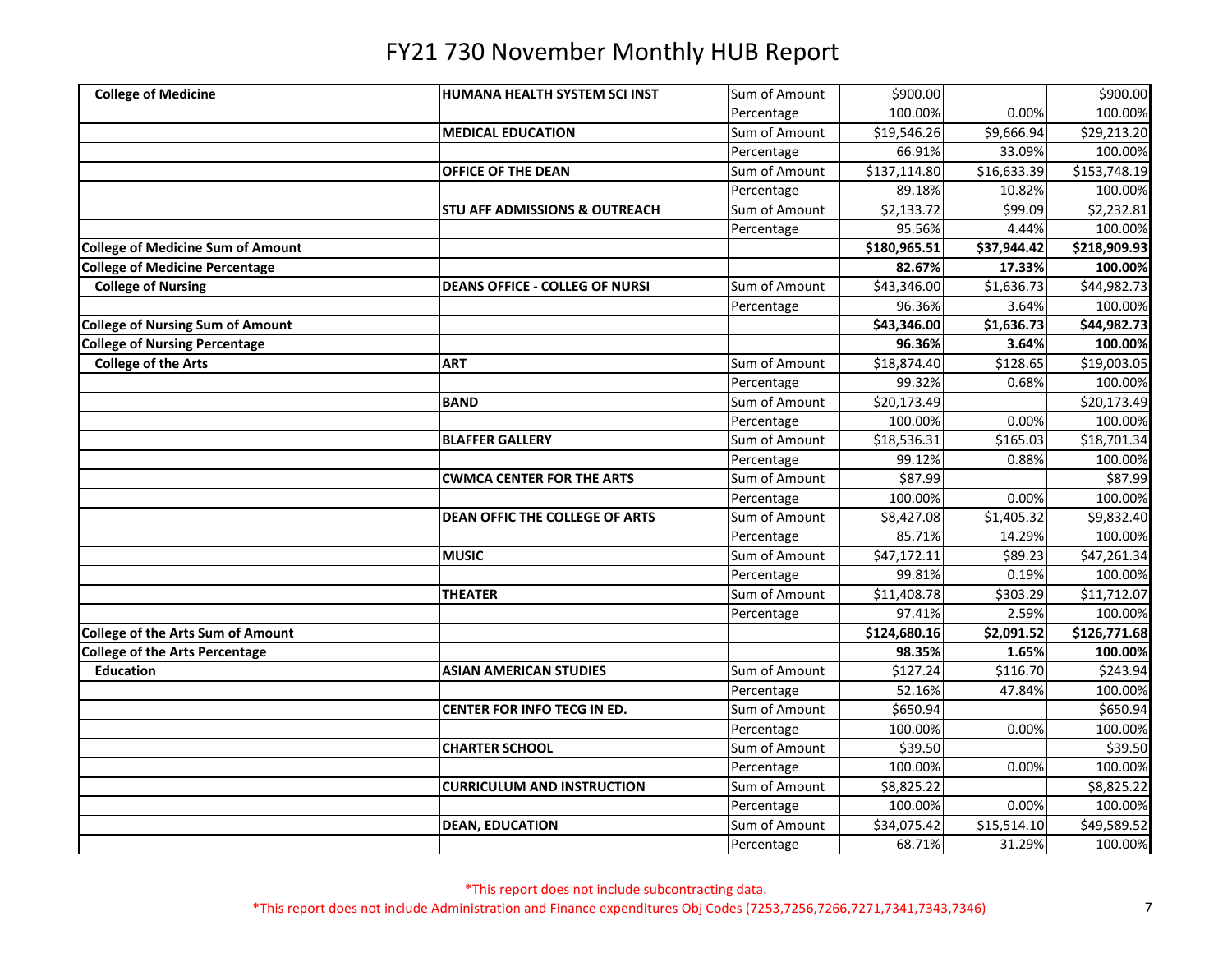| <b>Education</b>                       | ED LEADERSHIP & POLICY STUDIES            | Sum of Amount | \$3,620.40   | \$5,037.68              | \$8,658.08   |
|----------------------------------------|-------------------------------------------|---------------|--------------|-------------------------|--------------|
|                                        |                                           | Percentage    | 41.82%       | 58.18%                  | 100.00%      |
|                                        | PSYCH, HLTH & LEARNING SCIENCE            | Sum of Amount | \$27,267.28  | \$294.41                | \$27,561.69  |
|                                        |                                           | Percentage    | 98.93%       | 1.07%                   | 100.00%      |
| <b>Education Sum of Amount</b>         |                                           |               | \$74,606.00  | \$20,962.89             | \$95,568.89  |
| <b>Education Percentage</b>            |                                           |               | 78.07%       | 21.93%                  | 100.00%      |
| <b>Engineering</b>                     | <b>BIOMEDICAL ENGINEERING</b>             | Sum of Amount | \$195,043.77 | \$6,832.08              | \$201,875.85 |
|                                        |                                           | Percentage    | 96.62%       | 3.38%                   | 100.00%      |
|                                        | <b>CHEMICAL ENGINEERING</b>               | Sum of Amount | \$231,235.86 | \$824.15                | \$232,060.01 |
|                                        |                                           | Percentage    | 99.64%       | 0.36%                   | 100.00%      |
|                                        | <b>CIVIL ENGINEERING</b>                  | Sum of Amount | \$55,714.84  | \$16,760.81             | \$72,475.65  |
|                                        |                                           | Percentage    | 76.87%       | 23.13%                  | 100.00%      |
|                                        | <b>COMPOSITE ENGR APPLICATIONS CT</b>     | Sum of Amount | \$372.40     | \$54.08                 | \$426.48     |
|                                        |                                           | Percentage    | 87.32%       | 12.68%                  | 100.00%      |
|                                        | <b>DEAN, ENGINEERING</b>                  | Sum of Amount | \$49,367.95  | $\overline{$}35,246.96$ | \$84,614.91  |
|                                        |                                           | Percentage    | 58.34%       | 41.66%                  | 100.00%      |
|                                        | <b>ELECTRICAL ENGINEERING</b>             | Sum of Amount | \$52,109.71  | \$6,721.12              | \$58,830.83  |
|                                        |                                           | Percentage    | 88.58%       | 11.42%                  | 100.00%      |
|                                        | <b>ENGr UNDERGRADUATE PROGRAMS</b>        | Sum of Amount | \$2,712.96   | \$5,584.60              | \$8,297.56   |
|                                        |                                           | Percentage    | 32.70%       | 67.30%                  | 100.00%      |
|                                        | <b>INDUSTRIAL ENGINEERING</b>             | Sum of Amount | \$583.76     | \$276.36                | \$860.12     |
|                                        |                                           | Percentage    | 67.87%       | 32.13%                  | 100.00%      |
|                                        | <b>INTEGRATED BIO &amp; NANO SYSTEM</b>   | Sum of Amount | \$2,798.40   |                         | \$2,798.40   |
|                                        |                                           | Percentage    | 100.00%      | 0.00%                   | 100.00%      |
|                                        | <b>MECHANICAL ENGINEERING</b>             | Sum of Amount | \$174,071.21 | \$19,927.27             | \$193,998.48 |
|                                        |                                           | Percentage    | 89.73%       | 10.27%                  | 100.00%      |
|                                        | <b>NAT'L AIRBORNE LASER MAP</b>           | Sum of Amount | \$2,939.35   |                         | \$2,939.35   |
|                                        |                                           | Percentage    | 100.00%      | 0.00%                   | 100.00%      |
|                                        | PETROLEUM ENGINEERING                     | Sum of Amount | \$46,683.84  | \$3,105.46              | \$49,789.30  |
|                                        |                                           | Percentage    | 93.76%       | 6.24%                   | 100.00%      |
| <b>Engineering Sum of Amount</b>       |                                           |               | \$813,634.05 | \$95,332.89             | \$908,966.94 |
| <b>Engineering Percentage</b>          |                                           |               | 89.51%       | 10.49%                  | 100.00%      |
| <b>Graduate College of Social Work</b> | <b>ALUMNI, CAREER &amp; DEVELOPMENT</b>   | Sum of Amount | \$5,423.38   |                         | \$5,423.38   |
|                                        |                                           | Percentage    | 100.00%      | 0.00%                   | 100.00%      |
|                                        | <b>CHILD &amp; FAMILY CENTER</b>          | Sum of Amount | \$135.69     | \$66.88                 | \$202.57     |
|                                        |                                           | Percentage    | 66.98%       | 33.02%                  | 100.00%      |
|                                        | <b>CTR DRUG &amp; SOCIAL POLICY RESRC</b> | Sum of Amount | \$17,224.00  |                         | \$17,224.00  |
|                                        |                                           | Percentage    | 100.00%      | 0.00%                   | 100.00%      |
|                                        | <b>DEAN, SOCIAL WORK</b>                  | Sum of Amount | \$192,093.40 | \$4,970.16              | \$197,063.56 |
|                                        |                                           | Percentage    | 97.48%       | 2.52%                   | 100.00%      |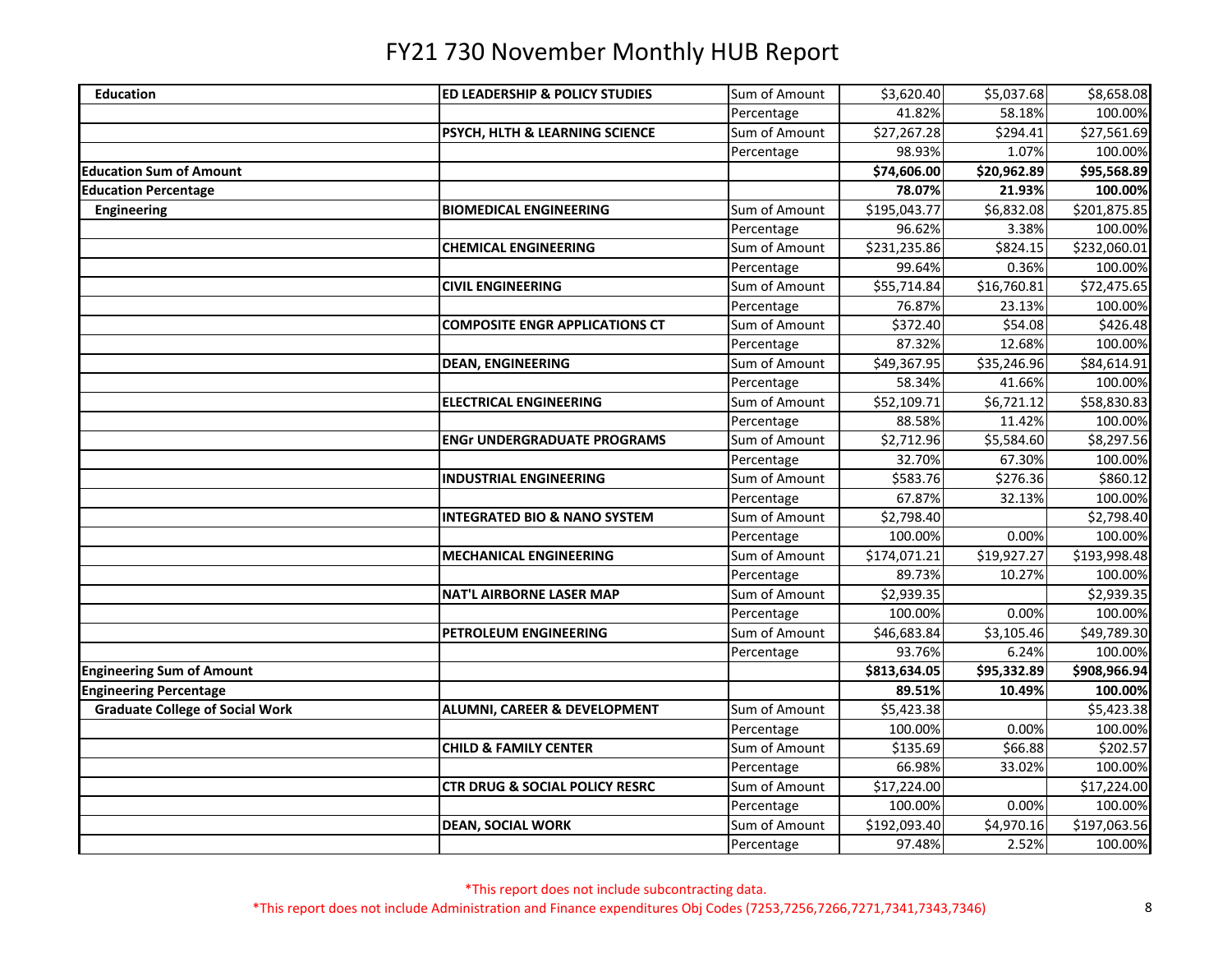| <b>Graduate College of Social Work</b>               | <b>FIELD OFFICE</b>                       | Sum of Amount | \$1,594.00   |             | \$1,594.00   |
|------------------------------------------------------|-------------------------------------------|---------------|--------------|-------------|--------------|
|                                                      |                                           | Percentage    | 100.00%      | 0.00%       | 100.00%      |
|                                                      | <b>GCSW RESEARCH CENTER SUPPORT</b>       | Sum of Amount | \$1,554.73   |             | \$1,554.73   |
|                                                      |                                           | Percentage    | 100.00%      | 0.00%       | 100.00%      |
|                                                      | <b>GCSW-INFORMATION TECHNOLOGY</b>        | Sum of Amount | \$459.35     |             | \$459.35     |
|                                                      |                                           | Percentage    | 100.00%      | 0.00%       | 100.00%      |
|                                                      | LATINA MATERNAL & FAMILY HLTH             | Sum of Amount | \$34,336.99  |             | \$34,336.99  |
|                                                      |                                           | Percentage    | 100.00%      | 0.00%       | 100.00%      |
| <b>Graduate College of Social Work Sum of Amount</b> |                                           |               | \$252,821.54 | \$5,037.04  | \$257,858.58 |
| <b>Graduate College of Social Work Percentage</b>    |                                           |               | 98.05%       | 1.95%       | 100.00%      |
| <b>Hobby School</b>                                  | <b>HOBBY SCHOOL OF PUBLIC AFFAIRS</b>     | Sum of Amount | \$5,686.35   | \$163.84    | \$5,850.19   |
|                                                      |                                           | Percentage    | 97.20%       | 2.80%       | 100.00%      |
| <b>Hobby School Sum of Amount</b>                    |                                           |               | \$5,686.35   | \$163.84    | \$5,850.19   |
| <b>Hobby School Percentage</b>                       |                                           |               | 97.20%       | 2.80%       | 100.00%      |
| <b>Honors College</b>                                | <b>DEAN, HONORS COLLEGE</b>               | Sum of Amount | \$16,994.80  | \$1,339.21  | \$18,334.01  |
|                                                      |                                           | Percentage    | 92.70%       | 7.30%       | 100.00%      |
|                                                      | <b>FORENSICS PROGRAM</b>                  | Sum of Amount | \$463.02     |             | \$463.02     |
|                                                      |                                           | Percentage    | 100.00%      | 0.00%       | 100.00%      |
|                                                      | OFFICE OF UNDERGRAD RESEARCH              | Sum of Amount | \$16.89      |             | \$16.89      |
|                                                      |                                           | Percentage    | 100.00%      | 0.00%       | 100.00%      |
| <b>Honors College Sum of Amount</b>                  |                                           |               | \$17,474.71  |             |              |
|                                                      |                                           |               |              | \$1,339.21  | \$18,813.92  |
| <b>Honors College Percentage</b>                     |                                           |               | 92.88%       | 7.12%       | 100.00%      |
| <b>Hotel and Restaurant Management</b>               | <b>DEAN, HOTEL &amp; RESTAURANT MANAG</b> | Sum of Amount | \$5,066.41   | \$379.65    | \$5,446.06   |
|                                                      |                                           | Percentage    | 93.03%       | 6.97%       | 100.00%      |
|                                                      | HOTEL AND RESTAURANT MANAGEMEN            | Sum of Amount | \$171,783.05 | \$4,301.26  | \$176,084.31 |
|                                                      |                                           | Percentage    | 97.56%       | 2.44%       | 100.00%      |
| <b>Hotel and Restaurant Management Sum of Amount</b> |                                           |               | \$176,849.46 | \$4,680.91  | \$181,530.37 |
| <b>Hotel and Restaurant Management Percentage</b>    |                                           |               | 97.42%       | 2.58%       | 100.00%      |
| <b>Law Center</b>                                    | <b>BLAKELEY INSTITUTE</b>                 | Sum of Amount | \$1,275.83   | \$97.17     | \$1,373.00   |
|                                                      |                                           | Percentage    | 92.92%       | 7.08%       | 100.00%      |
|                                                      | <b>BUSINESS SERVICES, LAW</b>             | Sum of Amount | \$2,085.14   | \$156.39    | \$2,241.53   |
|                                                      |                                           | Percentage    | 93.02%       | 6.98%       | 100.00%      |
|                                                      | <b>CAREER SERVICES, LAW</b>               | Sum of Amount | \$2.49       | \$3,201.27  | \$3,203.76   |
|                                                      |                                           | Percentage    | 0.08%        | 99.92%      | 100.00%      |
|                                                      | <b>CENTER PROGRAMS, LAW</b>               | Sum of Amount | \$280.00     |             | \$280.00     |
|                                                      |                                           | Percentage    | 100.00%      | 0.00%       | 100.00%      |
|                                                      | <b>DEAN, LAW</b>                          | Sum of Amount | \$1,704.00   | \$1,615.00  | \$3,319.00   |
|                                                      |                                           | Percentage    | 51.34%       | 48.66%      | 100.00%      |
|                                                      | <b>FACULTY SUPPORT LAW</b>                | Sum of Amount | \$200.90     | \$10,525.72 | \$10,726.62  |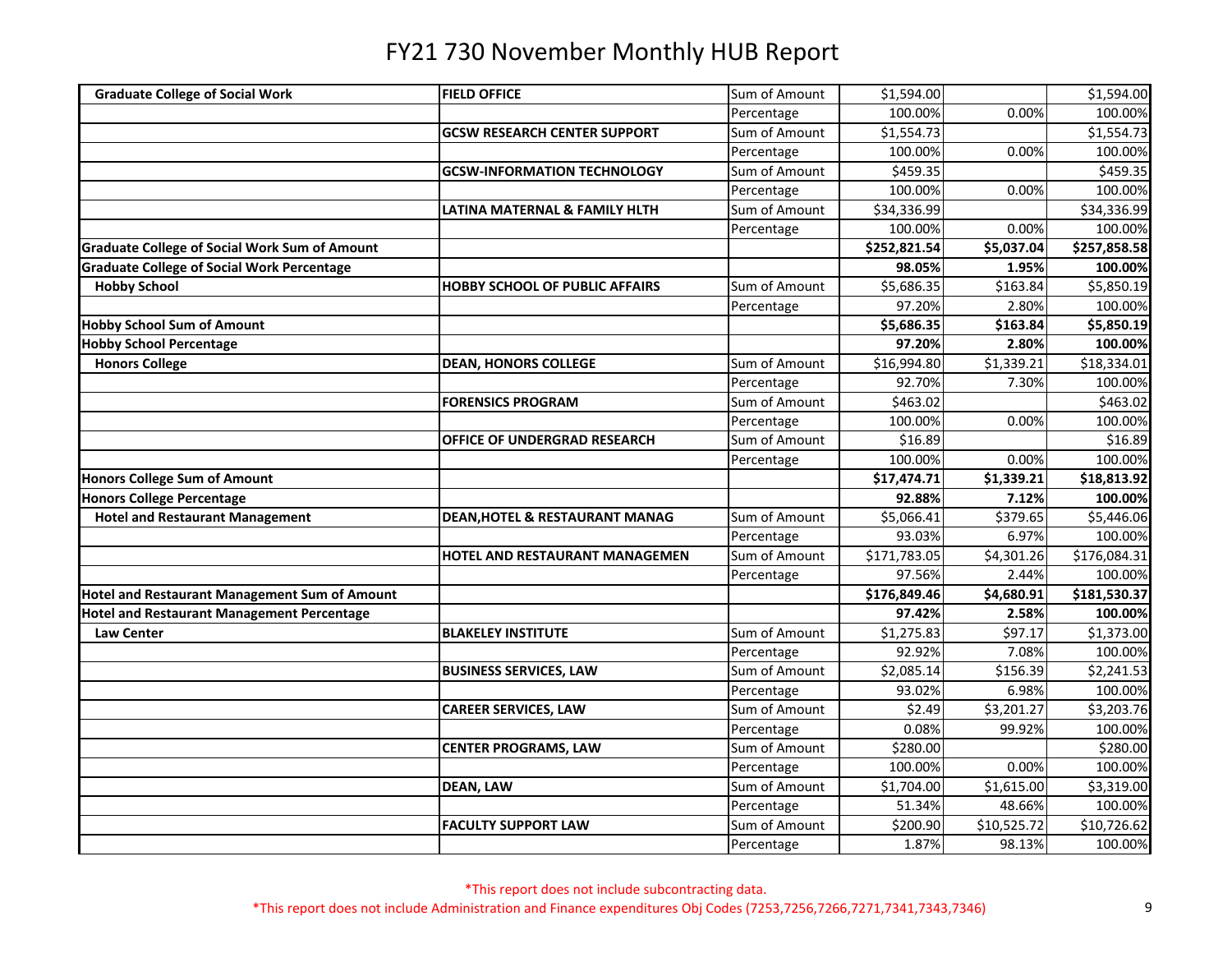| <b>Law Center</b>                       | <b>HEALTH LAW &amp; POLICY INSTITUTE</b> | Sum of Amount | \$291.60    |             | \$291.60    |
|-----------------------------------------|------------------------------------------|---------------|-------------|-------------|-------------|
|                                         |                                          | Percentage    | 100.00%     | 0.00%       | 100.00%     |
|                                         | <b>INTELLECTUAL PROP &amp; INFO LAW</b>  | Sum of Amount | \$79.00     |             | \$79.00     |
|                                         |                                          | Percentage    | 100.00%     | 0.00%       | 100.00%     |
|                                         | LAW INFORMATION TECHNOLOGY               | Sum of Amount | \$16,034.59 | \$23,510.00 | \$39,544.59 |
|                                         |                                          | Percentage    | 40.55%      | 59.45%      | 100.00%     |
|                                         | <b>LAW LIBRARY</b>                       | Sum of Amount | \$1,167.52  | \$74.56     | \$1,242.08  |
|                                         |                                          | Percentage    | 94.00%      | 6.00%       | 100.00%     |
|                                         | LEGAL AID CLINIC, LAW                    | Sum of Amount | \$145.88    | \$101.18    | \$247.06    |
|                                         |                                          | Percentage    | 59.05%      | 40.95%      | 100.00%     |
|                                         | PUBLIC RELS & MARKETING, LAW             | Sum of Amount | \$4,976.25  |             | \$4,976.25  |
|                                         |                                          | Percentage    | 100.00%     | 0.00%       | 100.00%     |
|                                         | <b>STUDENT ORGANIZATION, LAW</b>         | Sum of Amount | \$279.96    |             | \$279.96    |
|                                         |                                          | Percentage    | 100.00%     | 0.00%       | 100.00%     |
|                                         | <b>STUDENT SERVICES, LAW</b>             | Sum of Amount | \$1,473.61  | \$6,849.41  | \$8,323.02  |
|                                         |                                          | Percentage    | 17.71%      | 82.29%      | 100.00%     |
| Law Center Sum of Amount                |                                          |               | \$29,996.77 | \$46,130.70 | \$76,127.47 |
| Law Center Percentage                   |                                          |               | 39.40%      | 60.60%      | 100.00%     |
| <b>Liberal Arts and Social Sciences</b> | <b>AEROSPACE STUDIES</b>                 | Sum of Amount | \$3,671.39  | \$164.95    | \$3,836.34  |
|                                         |                                          | Percentage    | 95.70%      | 4.30%       | 100.00%     |
|                                         | <b>AFRICAN-AMERICAN STUDIES</b>          | Sum of Amount | \$215.72    |             | \$215.72    |
|                                         |                                          | Percentage    | 100.00%     | 0.00%       | 100.00%     |
|                                         | <b>ARTE PUBLICO</b>                      | Sum of Amount | \$58,160.38 | \$5,910.37  | \$64,070.75 |
|                                         |                                          | Percentage    | 90.78%      | 9.22%       | 100.00%     |
|                                         | <b>CENTER FOR PUBLIC HISTORY</b>         | Sum of Amount | \$1,632.74  | \$143.44    | \$1,776.18  |
|                                         |                                          | Percentage    | 91.92%      | 8.08%       | 100.00%     |
|                                         | <b>COMMUNICATION</b>                     | Sum of Amount | \$8,708.03  | \$1,037.03  | \$9,745.06  |
|                                         |                                          | Percentage    | 89.36%      | 10.64%      | 100.00%     |
|                                         | <b>COMMUNICATIONS DISORDERS</b>          | Sum of Amount | \$20,290.70 | \$3,325.90  | \$23,616.60 |
|                                         |                                          | Percentage    | 85.92%      | 14.08%      | 100.00%     |
|                                         | <b>COMPARATIVE CULTURAL STUDIES</b>      | Sum of Amount | \$3,729.57  | \$2,088.74  | \$5,818.31  |
|                                         |                                          | Percentage    | 64.10%      | 35.90%      | 100.00%     |
|                                         | <b>DEAN, LIBERAL ARTS &amp; SOC SCI</b>  | Sum of Amount | \$2,835.91  | \$7,361.76  | \$10,197.67 |
|                                         |                                          | Percentage    | 27.81%      | 72.19%      | 100.00%     |
|                                         | <b>ECONOMICS</b>                         | Sum of Amount | \$1,920.84  | \$482.86    | \$2,403.70  |
|                                         |                                          | Percentage    | 79.91%      | 20.09%      | 100.00%     |
|                                         | <b>ENGLISH</b>                           | Sum of Amount | \$9,423.18  | \$15,155.68 | \$24,578.86 |
|                                         |                                          | Percentage    | 38.34%      | 61.66%      | 100.00%     |
|                                         | <b>HEALTH AND HUMAN PERFORMANCE</b>      | Sum of Amount | \$17,220.04 | \$2,996.11  | \$20,216.15 |
|                                         |                                          | Percentage    | 85.18%      | 14.82%      | 100.00%     |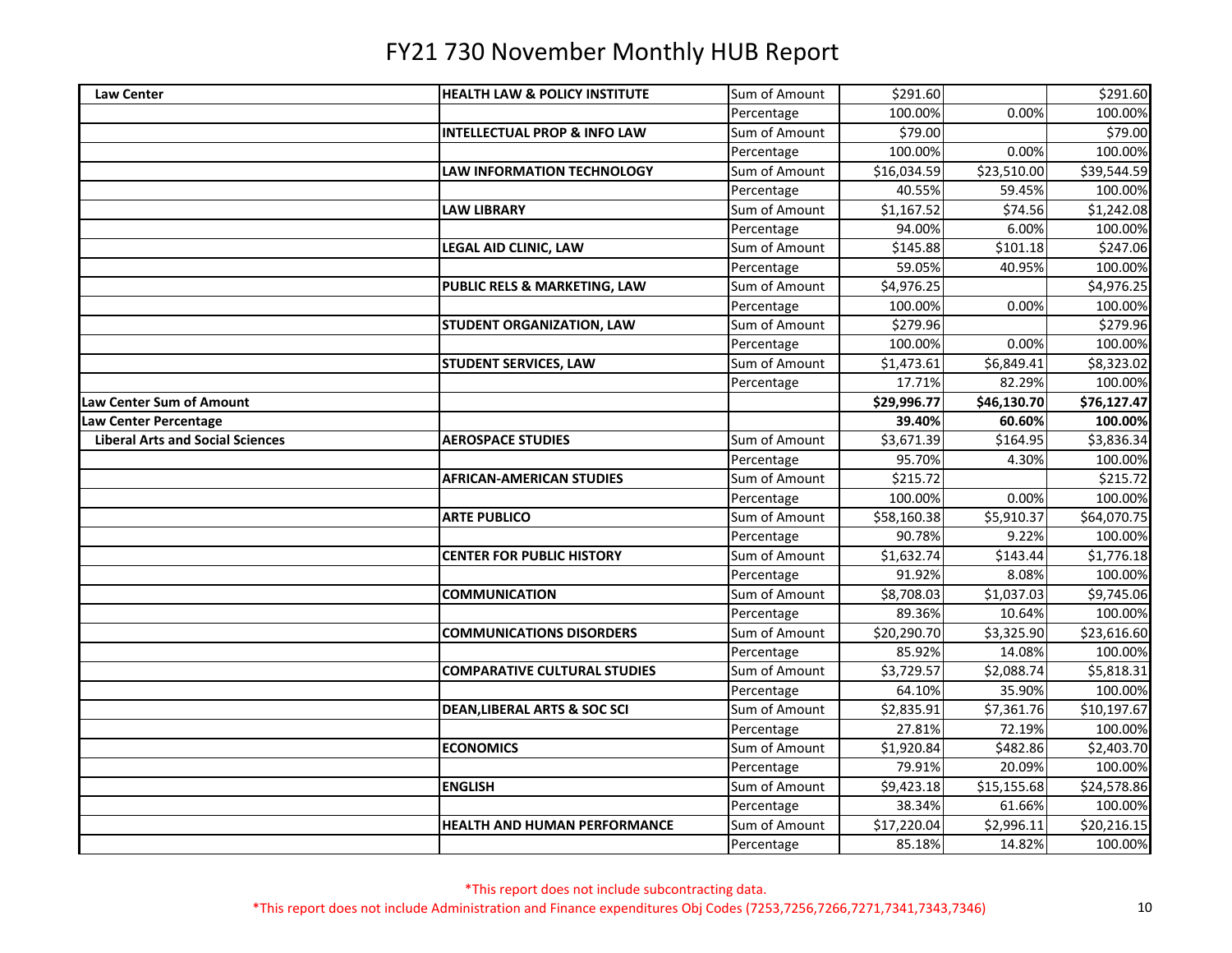| Sum of Amount<br>\$3,579.63<br><b>Liberal Arts and Social Sciences</b><br><b>HISPANIC STUDIES</b><br>\$3,579.63<br>100.00%<br>0.00%<br>100.00%<br>Percentage<br>Sum of Amount<br>\$9,350.48<br>\$5,601.68<br>\$14,952.16<br><b>HISTORY</b><br>62.54%<br>100.00%<br>Percentage<br>37.46%<br>\$685.92<br>\$4,710.30<br><b>MEXICAN-AMERICAN STUDIES</b><br>Sum of Amount<br>\$4,024.38<br>100.00%<br>Percentage<br>85.44%<br>14.56%<br>Sum of Amount<br>\$65.00<br>\$65.00<br><b>MILITARY SCIENCE</b><br>0.00%<br>Percentage<br>100.00%<br>100.00%<br>Sum of Amount<br><b>MODERN AND CLASSICAL LANGUAGES</b><br>\$1,635.38<br>\$233.66<br>\$1,869.04<br>87.50%<br>12.50%<br>100.00%<br>Percentage<br>Sum of Amount<br>\$5,015.52<br>\$5,015.52<br><b>PHILOSOPHY</b><br>100.00%<br>0.00%<br>100.00%<br>Percentage<br>\$3,256.89<br><b>POLITICAL SCIENCE</b><br>Sum of Amount<br>\$2,882.89<br>\$374.00<br>Percentage<br>88.52%<br>11.48%<br>100.00%<br>Sum of Amount<br>\$49,128.77<br>\$17,035.84<br>\$66,164.61<br><b>PSYCHOLOGY</b><br>74.25%<br>25.75%<br>100.00%<br>Percentage<br>\$175.60<br>PUBLIC ADMINISTRATION PROGRAM<br>Sum of Amount<br>\$175.60<br>100.00%<br>0.00%<br>100.00%<br>Percentage<br>Sum of Amount<br>\$795.76<br>\$1,145.94<br><b>SOCIOLOGY</b><br>\$350.18<br>100.00%<br>Percentage<br>30.56%<br>69.44%<br>Sum of Amount<br>\$390.57<br>\$4,275.76<br>\$4,666.33<br><b>WOMEN'S STUDIES PROGRAM</b><br>8.37%<br>91.63%<br>100.00%<br>Percentage<br><b>Liberal Arts and Social Sciences Sum of Amount</b><br>\$67,669.46<br>\$204,406.90<br>\$272,076.36<br>75.13%<br>Liberal Arts and Social Sciences Percentage<br>24.87%<br>100.00%<br>Sum of Amount<br>\$17,319.86<br>\$1,585,889.87<br>\$1,568,570.01<br>Library<br>UNIVERSITY LIBRARIES<br>100.00%<br>98.91%<br>1.09%<br>Percentage<br><b>Library Sum of Amount</b><br>\$1,568,570.01<br>\$17,319.86<br>\$1,585,889.87<br>98.91%<br>100.00%<br><b>Library Percentage</b><br>1.09%<br><b>Natural Science and Mathematics</b><br>Sum of Amount<br>\$74,577.69<br>\$1,070.28<br>\$75,647.97<br><b>BIOLOGY &amp; BIOCHEMISTRY</b><br>98.59%<br>1.41%<br>100.00%<br>Percentage<br>Sum of Amount<br>\$18,156.41<br>\$144,471.90<br>\$126,315.49<br><b>CHEMISTRY</b><br>87.43%<br>12.57%<br>100.00%<br>Percentage<br>\$31.26<br>\$15,717.45<br><b>COMPUTER SCIENCE</b><br>Sum of Amount<br>\$15,686.19<br>Percentage<br>99.80%<br>0.20%<br>100.00%<br>Sum of Amount<br>\$73,916.15<br>\$3,902.03<br>\$77,818.18<br><b>CTR FOR NUCLEAR REC&amp;CELL SIGN</b><br>94.99%<br>5.01%<br>100.00%<br>Percentage<br>Sum of Amount<br><b>DEAN, NATURAL SCIENCE &amp; MATHE</b><br>\$202,529.26<br>\$359.09<br>\$202,888.35<br>99.82%<br>0.18%<br>100.00%<br>Percentage<br>Sum of Amount<br>\$84,035.45<br>\$37,918.41<br>\$121,953.86<br><b>EARTH &amp; ATMOSPHERIC SCIENCES</b><br>68.91%<br>31.09%<br>100.00%<br>Percentage |  |  |  |
|-----------------------------------------------------------------------------------------------------------------------------------------------------------------------------------------------------------------------------------------------------------------------------------------------------------------------------------------------------------------------------------------------------------------------------------------------------------------------------------------------------------------------------------------------------------------------------------------------------------------------------------------------------------------------------------------------------------------------------------------------------------------------------------------------------------------------------------------------------------------------------------------------------------------------------------------------------------------------------------------------------------------------------------------------------------------------------------------------------------------------------------------------------------------------------------------------------------------------------------------------------------------------------------------------------------------------------------------------------------------------------------------------------------------------------------------------------------------------------------------------------------------------------------------------------------------------------------------------------------------------------------------------------------------------------------------------------------------------------------------------------------------------------------------------------------------------------------------------------------------------------------------------------------------------------------------------------------------------------------------------------------------------------------------------------------------------------------------------------------------------------------------------------------------------------------------------------------------------------------------------------------------------------------------------------------------------------------------------------------------------------------------------------------------------------------------------------------------------------------------------------------------------------------------------------------------------------------------------------------------------------------------------------------------------------------------------------------------------------------------------------------------------------------------------------------------------------------------------------------------------------------------|--|--|--|
|                                                                                                                                                                                                                                                                                                                                                                                                                                                                                                                                                                                                                                                                                                                                                                                                                                                                                                                                                                                                                                                                                                                                                                                                                                                                                                                                                                                                                                                                                                                                                                                                                                                                                                                                                                                                                                                                                                                                                                                                                                                                                                                                                                                                                                                                                                                                                                                                                                                                                                                                                                                                                                                                                                                                                                                                                                                                                         |  |  |  |
|                                                                                                                                                                                                                                                                                                                                                                                                                                                                                                                                                                                                                                                                                                                                                                                                                                                                                                                                                                                                                                                                                                                                                                                                                                                                                                                                                                                                                                                                                                                                                                                                                                                                                                                                                                                                                                                                                                                                                                                                                                                                                                                                                                                                                                                                                                                                                                                                                                                                                                                                                                                                                                                                                                                                                                                                                                                                                         |  |  |  |
|                                                                                                                                                                                                                                                                                                                                                                                                                                                                                                                                                                                                                                                                                                                                                                                                                                                                                                                                                                                                                                                                                                                                                                                                                                                                                                                                                                                                                                                                                                                                                                                                                                                                                                                                                                                                                                                                                                                                                                                                                                                                                                                                                                                                                                                                                                                                                                                                                                                                                                                                                                                                                                                                                                                                                                                                                                                                                         |  |  |  |
|                                                                                                                                                                                                                                                                                                                                                                                                                                                                                                                                                                                                                                                                                                                                                                                                                                                                                                                                                                                                                                                                                                                                                                                                                                                                                                                                                                                                                                                                                                                                                                                                                                                                                                                                                                                                                                                                                                                                                                                                                                                                                                                                                                                                                                                                                                                                                                                                                                                                                                                                                                                                                                                                                                                                                                                                                                                                                         |  |  |  |
|                                                                                                                                                                                                                                                                                                                                                                                                                                                                                                                                                                                                                                                                                                                                                                                                                                                                                                                                                                                                                                                                                                                                                                                                                                                                                                                                                                                                                                                                                                                                                                                                                                                                                                                                                                                                                                                                                                                                                                                                                                                                                                                                                                                                                                                                                                                                                                                                                                                                                                                                                                                                                                                                                                                                                                                                                                                                                         |  |  |  |
|                                                                                                                                                                                                                                                                                                                                                                                                                                                                                                                                                                                                                                                                                                                                                                                                                                                                                                                                                                                                                                                                                                                                                                                                                                                                                                                                                                                                                                                                                                                                                                                                                                                                                                                                                                                                                                                                                                                                                                                                                                                                                                                                                                                                                                                                                                                                                                                                                                                                                                                                                                                                                                                                                                                                                                                                                                                                                         |  |  |  |
|                                                                                                                                                                                                                                                                                                                                                                                                                                                                                                                                                                                                                                                                                                                                                                                                                                                                                                                                                                                                                                                                                                                                                                                                                                                                                                                                                                                                                                                                                                                                                                                                                                                                                                                                                                                                                                                                                                                                                                                                                                                                                                                                                                                                                                                                                                                                                                                                                                                                                                                                                                                                                                                                                                                                                                                                                                                                                         |  |  |  |
|                                                                                                                                                                                                                                                                                                                                                                                                                                                                                                                                                                                                                                                                                                                                                                                                                                                                                                                                                                                                                                                                                                                                                                                                                                                                                                                                                                                                                                                                                                                                                                                                                                                                                                                                                                                                                                                                                                                                                                                                                                                                                                                                                                                                                                                                                                                                                                                                                                                                                                                                                                                                                                                                                                                                                                                                                                                                                         |  |  |  |
|                                                                                                                                                                                                                                                                                                                                                                                                                                                                                                                                                                                                                                                                                                                                                                                                                                                                                                                                                                                                                                                                                                                                                                                                                                                                                                                                                                                                                                                                                                                                                                                                                                                                                                                                                                                                                                                                                                                                                                                                                                                                                                                                                                                                                                                                                                                                                                                                                                                                                                                                                                                                                                                                                                                                                                                                                                                                                         |  |  |  |
|                                                                                                                                                                                                                                                                                                                                                                                                                                                                                                                                                                                                                                                                                                                                                                                                                                                                                                                                                                                                                                                                                                                                                                                                                                                                                                                                                                                                                                                                                                                                                                                                                                                                                                                                                                                                                                                                                                                                                                                                                                                                                                                                                                                                                                                                                                                                                                                                                                                                                                                                                                                                                                                                                                                                                                                                                                                                                         |  |  |  |
|                                                                                                                                                                                                                                                                                                                                                                                                                                                                                                                                                                                                                                                                                                                                                                                                                                                                                                                                                                                                                                                                                                                                                                                                                                                                                                                                                                                                                                                                                                                                                                                                                                                                                                                                                                                                                                                                                                                                                                                                                                                                                                                                                                                                                                                                                                                                                                                                                                                                                                                                                                                                                                                                                                                                                                                                                                                                                         |  |  |  |
|                                                                                                                                                                                                                                                                                                                                                                                                                                                                                                                                                                                                                                                                                                                                                                                                                                                                                                                                                                                                                                                                                                                                                                                                                                                                                                                                                                                                                                                                                                                                                                                                                                                                                                                                                                                                                                                                                                                                                                                                                                                                                                                                                                                                                                                                                                                                                                                                                                                                                                                                                                                                                                                                                                                                                                                                                                                                                         |  |  |  |
|                                                                                                                                                                                                                                                                                                                                                                                                                                                                                                                                                                                                                                                                                                                                                                                                                                                                                                                                                                                                                                                                                                                                                                                                                                                                                                                                                                                                                                                                                                                                                                                                                                                                                                                                                                                                                                                                                                                                                                                                                                                                                                                                                                                                                                                                                                                                                                                                                                                                                                                                                                                                                                                                                                                                                                                                                                                                                         |  |  |  |
|                                                                                                                                                                                                                                                                                                                                                                                                                                                                                                                                                                                                                                                                                                                                                                                                                                                                                                                                                                                                                                                                                                                                                                                                                                                                                                                                                                                                                                                                                                                                                                                                                                                                                                                                                                                                                                                                                                                                                                                                                                                                                                                                                                                                                                                                                                                                                                                                                                                                                                                                                                                                                                                                                                                                                                                                                                                                                         |  |  |  |
|                                                                                                                                                                                                                                                                                                                                                                                                                                                                                                                                                                                                                                                                                                                                                                                                                                                                                                                                                                                                                                                                                                                                                                                                                                                                                                                                                                                                                                                                                                                                                                                                                                                                                                                                                                                                                                                                                                                                                                                                                                                                                                                                                                                                                                                                                                                                                                                                                                                                                                                                                                                                                                                                                                                                                                                                                                                                                         |  |  |  |
|                                                                                                                                                                                                                                                                                                                                                                                                                                                                                                                                                                                                                                                                                                                                                                                                                                                                                                                                                                                                                                                                                                                                                                                                                                                                                                                                                                                                                                                                                                                                                                                                                                                                                                                                                                                                                                                                                                                                                                                                                                                                                                                                                                                                                                                                                                                                                                                                                                                                                                                                                                                                                                                                                                                                                                                                                                                                                         |  |  |  |
|                                                                                                                                                                                                                                                                                                                                                                                                                                                                                                                                                                                                                                                                                                                                                                                                                                                                                                                                                                                                                                                                                                                                                                                                                                                                                                                                                                                                                                                                                                                                                                                                                                                                                                                                                                                                                                                                                                                                                                                                                                                                                                                                                                                                                                                                                                                                                                                                                                                                                                                                                                                                                                                                                                                                                                                                                                                                                         |  |  |  |
|                                                                                                                                                                                                                                                                                                                                                                                                                                                                                                                                                                                                                                                                                                                                                                                                                                                                                                                                                                                                                                                                                                                                                                                                                                                                                                                                                                                                                                                                                                                                                                                                                                                                                                                                                                                                                                                                                                                                                                                                                                                                                                                                                                                                                                                                                                                                                                                                                                                                                                                                                                                                                                                                                                                                                                                                                                                                                         |  |  |  |
|                                                                                                                                                                                                                                                                                                                                                                                                                                                                                                                                                                                                                                                                                                                                                                                                                                                                                                                                                                                                                                                                                                                                                                                                                                                                                                                                                                                                                                                                                                                                                                                                                                                                                                                                                                                                                                                                                                                                                                                                                                                                                                                                                                                                                                                                                                                                                                                                                                                                                                                                                                                                                                                                                                                                                                                                                                                                                         |  |  |  |
|                                                                                                                                                                                                                                                                                                                                                                                                                                                                                                                                                                                                                                                                                                                                                                                                                                                                                                                                                                                                                                                                                                                                                                                                                                                                                                                                                                                                                                                                                                                                                                                                                                                                                                                                                                                                                                                                                                                                                                                                                                                                                                                                                                                                                                                                                                                                                                                                                                                                                                                                                                                                                                                                                                                                                                                                                                                                                         |  |  |  |
|                                                                                                                                                                                                                                                                                                                                                                                                                                                                                                                                                                                                                                                                                                                                                                                                                                                                                                                                                                                                                                                                                                                                                                                                                                                                                                                                                                                                                                                                                                                                                                                                                                                                                                                                                                                                                                                                                                                                                                                                                                                                                                                                                                                                                                                                                                                                                                                                                                                                                                                                                                                                                                                                                                                                                                                                                                                                                         |  |  |  |
|                                                                                                                                                                                                                                                                                                                                                                                                                                                                                                                                                                                                                                                                                                                                                                                                                                                                                                                                                                                                                                                                                                                                                                                                                                                                                                                                                                                                                                                                                                                                                                                                                                                                                                                                                                                                                                                                                                                                                                                                                                                                                                                                                                                                                                                                                                                                                                                                                                                                                                                                                                                                                                                                                                                                                                                                                                                                                         |  |  |  |
|                                                                                                                                                                                                                                                                                                                                                                                                                                                                                                                                                                                                                                                                                                                                                                                                                                                                                                                                                                                                                                                                                                                                                                                                                                                                                                                                                                                                                                                                                                                                                                                                                                                                                                                                                                                                                                                                                                                                                                                                                                                                                                                                                                                                                                                                                                                                                                                                                                                                                                                                                                                                                                                                                                                                                                                                                                                                                         |  |  |  |
|                                                                                                                                                                                                                                                                                                                                                                                                                                                                                                                                                                                                                                                                                                                                                                                                                                                                                                                                                                                                                                                                                                                                                                                                                                                                                                                                                                                                                                                                                                                                                                                                                                                                                                                                                                                                                                                                                                                                                                                                                                                                                                                                                                                                                                                                                                                                                                                                                                                                                                                                                                                                                                                                                                                                                                                                                                                                                         |  |  |  |
|                                                                                                                                                                                                                                                                                                                                                                                                                                                                                                                                                                                                                                                                                                                                                                                                                                                                                                                                                                                                                                                                                                                                                                                                                                                                                                                                                                                                                                                                                                                                                                                                                                                                                                                                                                                                                                                                                                                                                                                                                                                                                                                                                                                                                                                                                                                                                                                                                                                                                                                                                                                                                                                                                                                                                                                                                                                                                         |  |  |  |
|                                                                                                                                                                                                                                                                                                                                                                                                                                                                                                                                                                                                                                                                                                                                                                                                                                                                                                                                                                                                                                                                                                                                                                                                                                                                                                                                                                                                                                                                                                                                                                                                                                                                                                                                                                                                                                                                                                                                                                                                                                                                                                                                                                                                                                                                                                                                                                                                                                                                                                                                                                                                                                                                                                                                                                                                                                                                                         |  |  |  |
|                                                                                                                                                                                                                                                                                                                                                                                                                                                                                                                                                                                                                                                                                                                                                                                                                                                                                                                                                                                                                                                                                                                                                                                                                                                                                                                                                                                                                                                                                                                                                                                                                                                                                                                                                                                                                                                                                                                                                                                                                                                                                                                                                                                                                                                                                                                                                                                                                                                                                                                                                                                                                                                                                                                                                                                                                                                                                         |  |  |  |
|                                                                                                                                                                                                                                                                                                                                                                                                                                                                                                                                                                                                                                                                                                                                                                                                                                                                                                                                                                                                                                                                                                                                                                                                                                                                                                                                                                                                                                                                                                                                                                                                                                                                                                                                                                                                                                                                                                                                                                                                                                                                                                                                                                                                                                                                                                                                                                                                                                                                                                                                                                                                                                                                                                                                                                                                                                                                                         |  |  |  |
|                                                                                                                                                                                                                                                                                                                                                                                                                                                                                                                                                                                                                                                                                                                                                                                                                                                                                                                                                                                                                                                                                                                                                                                                                                                                                                                                                                                                                                                                                                                                                                                                                                                                                                                                                                                                                                                                                                                                                                                                                                                                                                                                                                                                                                                                                                                                                                                                                                                                                                                                                                                                                                                                                                                                                                                                                                                                                         |  |  |  |
|                                                                                                                                                                                                                                                                                                                                                                                                                                                                                                                                                                                                                                                                                                                                                                                                                                                                                                                                                                                                                                                                                                                                                                                                                                                                                                                                                                                                                                                                                                                                                                                                                                                                                                                                                                                                                                                                                                                                                                                                                                                                                                                                                                                                                                                                                                                                                                                                                                                                                                                                                                                                                                                                                                                                                                                                                                                                                         |  |  |  |
|                                                                                                                                                                                                                                                                                                                                                                                                                                                                                                                                                                                                                                                                                                                                                                                                                                                                                                                                                                                                                                                                                                                                                                                                                                                                                                                                                                                                                                                                                                                                                                                                                                                                                                                                                                                                                                                                                                                                                                                                                                                                                                                                                                                                                                                                                                                                                                                                                                                                                                                                                                                                                                                                                                                                                                                                                                                                                         |  |  |  |
|                                                                                                                                                                                                                                                                                                                                                                                                                                                                                                                                                                                                                                                                                                                                                                                                                                                                                                                                                                                                                                                                                                                                                                                                                                                                                                                                                                                                                                                                                                                                                                                                                                                                                                                                                                                                                                                                                                                                                                                                                                                                                                                                                                                                                                                                                                                                                                                                                                                                                                                                                                                                                                                                                                                                                                                                                                                                                         |  |  |  |
|                                                                                                                                                                                                                                                                                                                                                                                                                                                                                                                                                                                                                                                                                                                                                                                                                                                                                                                                                                                                                                                                                                                                                                                                                                                                                                                                                                                                                                                                                                                                                                                                                                                                                                                                                                                                                                                                                                                                                                                                                                                                                                                                                                                                                                                                                                                                                                                                                                                                                                                                                                                                                                                                                                                                                                                                                                                                                         |  |  |  |
|                                                                                                                                                                                                                                                                                                                                                                                                                                                                                                                                                                                                                                                                                                                                                                                                                                                                                                                                                                                                                                                                                                                                                                                                                                                                                                                                                                                                                                                                                                                                                                                                                                                                                                                                                                                                                                                                                                                                                                                                                                                                                                                                                                                                                                                                                                                                                                                                                                                                                                                                                                                                                                                                                                                                                                                                                                                                                         |  |  |  |
|                                                                                                                                                                                                                                                                                                                                                                                                                                                                                                                                                                                                                                                                                                                                                                                                                                                                                                                                                                                                                                                                                                                                                                                                                                                                                                                                                                                                                                                                                                                                                                                                                                                                                                                                                                                                                                                                                                                                                                                                                                                                                                                                                                                                                                                                                                                                                                                                                                                                                                                                                                                                                                                                                                                                                                                                                                                                                         |  |  |  |
|                                                                                                                                                                                                                                                                                                                                                                                                                                                                                                                                                                                                                                                                                                                                                                                                                                                                                                                                                                                                                                                                                                                                                                                                                                                                                                                                                                                                                                                                                                                                                                                                                                                                                                                                                                                                                                                                                                                                                                                                                                                                                                                                                                                                                                                                                                                                                                                                                                                                                                                                                                                                                                                                                                                                                                                                                                                                                         |  |  |  |
|                                                                                                                                                                                                                                                                                                                                                                                                                                                                                                                                                                                                                                                                                                                                                                                                                                                                                                                                                                                                                                                                                                                                                                                                                                                                                                                                                                                                                                                                                                                                                                                                                                                                                                                                                                                                                                                                                                                                                                                                                                                                                                                                                                                                                                                                                                                                                                                                                                                                                                                                                                                                                                                                                                                                                                                                                                                                                         |  |  |  |
|                                                                                                                                                                                                                                                                                                                                                                                                                                                                                                                                                                                                                                                                                                                                                                                                                                                                                                                                                                                                                                                                                                                                                                                                                                                                                                                                                                                                                                                                                                                                                                                                                                                                                                                                                                                                                                                                                                                                                                                                                                                                                                                                                                                                                                                                                                                                                                                                                                                                                                                                                                                                                                                                                                                                                                                                                                                                                         |  |  |  |
|                                                                                                                                                                                                                                                                                                                                                                                                                                                                                                                                                                                                                                                                                                                                                                                                                                                                                                                                                                                                                                                                                                                                                                                                                                                                                                                                                                                                                                                                                                                                                                                                                                                                                                                                                                                                                                                                                                                                                                                                                                                                                                                                                                                                                                                                                                                                                                                                                                                                                                                                                                                                                                                                                                                                                                                                                                                                                         |  |  |  |
|                                                                                                                                                                                                                                                                                                                                                                                                                                                                                                                                                                                                                                                                                                                                                                                                                                                                                                                                                                                                                                                                                                                                                                                                                                                                                                                                                                                                                                                                                                                                                                                                                                                                                                                                                                                                                                                                                                                                                                                                                                                                                                                                                                                                                                                                                                                                                                                                                                                                                                                                                                                                                                                                                                                                                                                                                                                                                         |  |  |  |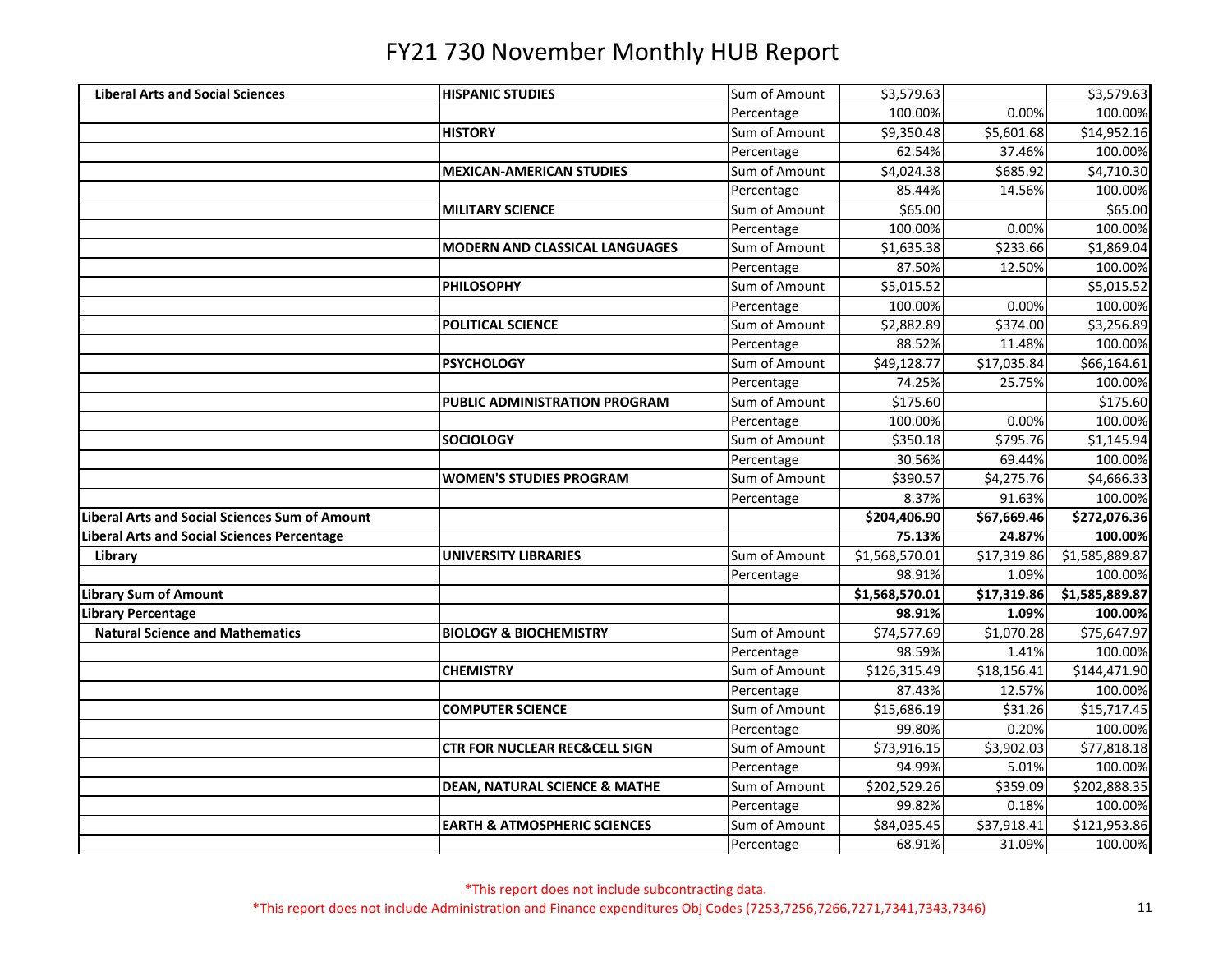| <b>Natural Science and Mathematics</b>               | <b>HOUSTON COASTAL CENTER</b>          | Sum of Amount | \$104.34     |             | \$104.34             |
|------------------------------------------------------|----------------------------------------|---------------|--------------|-------------|----------------------|
|                                                      |                                        | Percentage    | 100.00%      | 0.00%       | 100.00%              |
|                                                      | <b>INSTITUTE FOR CLIMATE/ATMO SCI</b>  | Sum of Amount | \$1,306.76   |             | \$1,306.76           |
|                                                      |                                        | Percentage    | 100.00%      | 0.00%       | 100.00%              |
|                                                      | <b>MATHEMATICS</b>                     | Sum of Amount | \$21,567.08  | \$9,801.61  | \$31,368.69          |
|                                                      |                                        | Percentage    | 68.75%       | 31.25%      | 100.00%              |
|                                                      | <b>PHYSICS</b>                         | Sum of Amount | \$60,178.90  |             | \$60,178.90          |
|                                                      |                                        | Percentage    | 100.00%      | 0.00%       | 100.00%              |
| <b>Natural Science and Mathematics Sum of Amount</b> |                                        |               | \$660,217.31 | \$71,239.09 | \$731,456.40         |
| Natural Science and Mathematics Percentage           |                                        |               | 90.26%       | 9.74%       | 100.00%              |
| <b>Office of the Provost</b>                         | <b>EDUCATION INNOVATION &amp; TECH</b> | Sum of Amount | \$10.00      | \$266.15    | $\overline{$}276.15$ |
|                                                      |                                        | Percentage    | 3.62%        | 96.38%      | 100.00%              |
|                                                      | <b>FACULTY AFFAIRS</b>                 | Sum of Amount |              | \$147.13    | \$147.13             |
|                                                      |                                        | Percentage    | 0.00%        | 100.00%     | 100.00%              |
|                                                      | <b>GRADUATE SCHOOL</b>                 | Sum of Amount | \$45.00      | \$810.64    | \$855.64             |
|                                                      |                                        | Percentage    | 5.26%        | 94.74%      | 100.00%              |
|                                                      | <b>INSTITUTIONAL RESEARCH</b>          | Sum of Amount | \$428.21     |             | \$428.21             |
|                                                      |                                        | Percentage    | 100.00%      | 0.00%       | 100.00%              |
|                                                      | OFFICE OF PROVOST                      | Sum of Amount | \$1,682.74   | \$391.19    | \$2,073.93           |
|                                                      |                                        | Percentage    | 81.14%       | 18.86%      | 100.00%              |
|                                                      | <b>UH GLOBAL</b>                       | Sum of Amount |              | \$241.38    | \$241.38             |
|                                                      |                                        | Percentage    | 0.00%        | 100.00%     | 100.00%              |
|                                                      | <b>UH SUGAR LAND</b>                   | Sum of Amount | \$2,173.47   | \$2,318.61  | \$4,492.08           |
|                                                      |                                        | Percentage    | 48.38%       | 51.62%      | 100.00%              |
|                                                      | <b>UNDERGRADUATE STUDENT SUCCESS</b>   | Sum of Amount | \$999.04     |             | \$999.04             |
|                                                      |                                        | Percentage    | 100.00%      | 0.00%       | 100.00%              |
|                                                      | <b>WRITING CENTER</b>                  | Sum of Amount | \$20.00      | \$119.90    | \$139.90             |
|                                                      |                                        | Percentage    | 14.30%       | 85.70%      | 100.00%              |
| Office of the Provost Sum of Amount                  |                                        |               | \$5,358.46   | \$4,295.00  | \$9,653.46           |
| Office of the Provost Percentage                     |                                        |               | 55.51%       | 44.49%      | 100.00%              |
| Optometry                                            | <b>DEAN, OPTOMETRY</b>                 | Sum of Amount | \$94,508.47  | \$5,606.82  | \$100,115.29         |
|                                                      |                                        | Percentage    | 94.40%       | 5.60%       | 100.00%              |
|                                                      | <b>OPT VISION SCIENCES</b>             | Sum of Amount | \$80,119.89  | \$367.69    | \$80,487.58          |
|                                                      |                                        | Percentage    | 99.54%       | 0.46%       | 100.00%              |
|                                                      | <b>OPTOMETRY CLINIC</b>                | Sum of Amount | \$712,741.07 | \$11,325.17 | \$724,066.24         |
|                                                      |                                        | Percentage    | 98.44%       | 1.56%       | 100.00%              |
| <b>Optometry Sum of Amount</b>                       |                                        |               | \$887,369.43 | \$17,299.68 | \$904,669.11         |
| <b>Optometry Percentage</b>                          |                                        |               | 98.09%       | 1.91%       | 100.00%              |
| Pharmacy                                             | <b>DEAN, PHARMACY</b>                  | Sum of Amount | \$154,653.49 | \$235.95    | \$154,889.44         |
|                                                      |                                        | Percentage    | 99.85%       | 0.15%       | 100.00%              |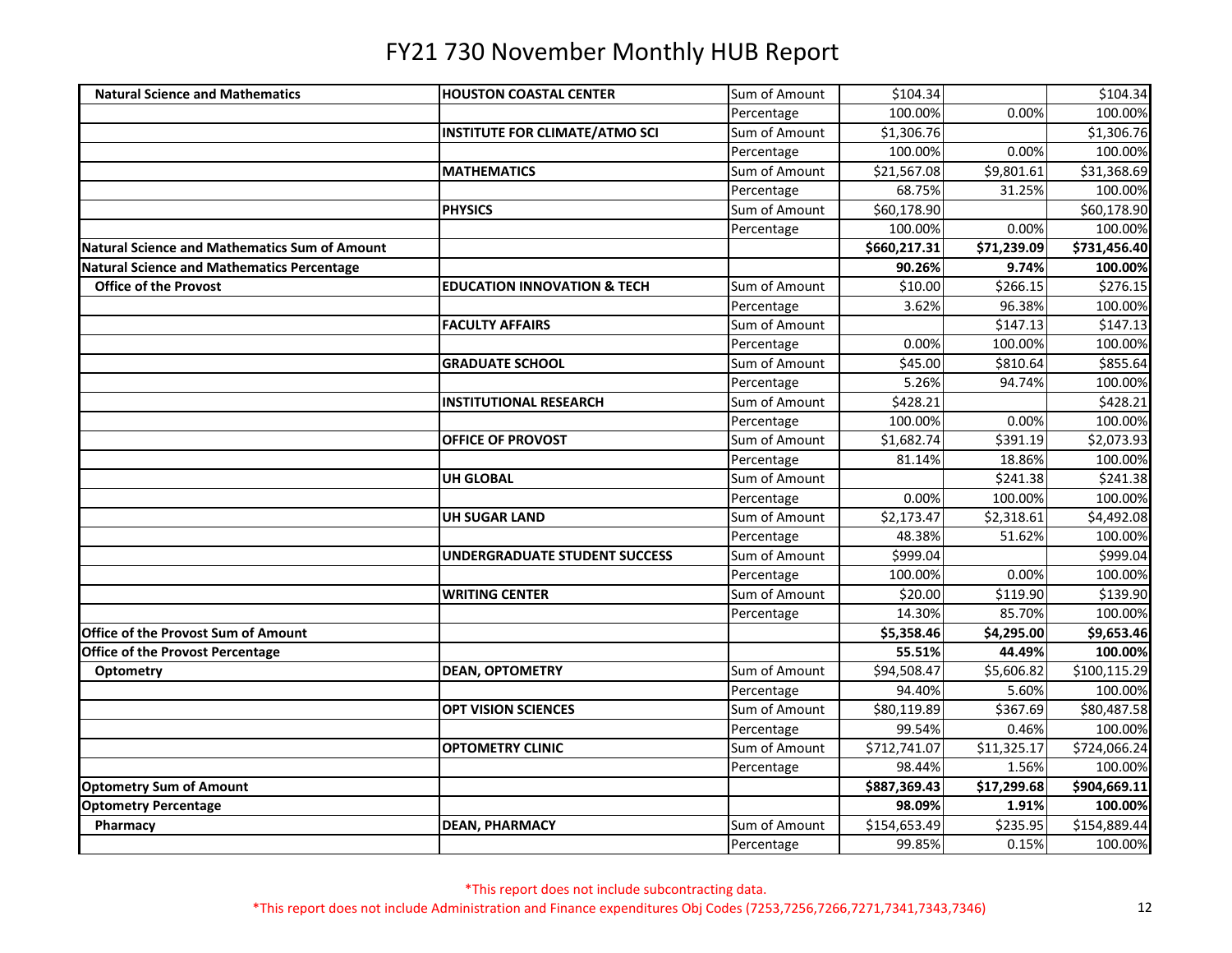| Pharmacy                      | <b>EXPERIENTIAL PROGRAMS</b>              | Sum of Amount               | \$175.10<br>20.66% | \$672.26<br>79.34% | \$847.36              |
|-------------------------------|-------------------------------------------|-----------------------------|--------------------|--------------------|-----------------------|
|                               | <b>INSTITUTE FOR DRUG EDUCATION</b>       | Percentage<br>Sum of Amount | \$1,192.52         |                    | 100.00%<br>\$1,192.52 |
|                               |                                           |                             | 100.00%            | 0.00%              | 100.00%               |
|                               |                                           | Percentage                  |                    |                    |                       |
|                               | PHAR HEALTH OUTCOMES & POLICY             | Sum of Amount               | \$68,109.22        | \$114.95           | \$68,224.17           |
|                               |                                           | Percentage                  | 99.83%             | 0.17%              | 100.00%               |
|                               | PHARM PRAC & TRANS RESEARCH               | Sum of Amount               | \$33,985.80        | \$9,526.10         | \$43,511.90           |
|                               |                                           | Percentage                  | 78.11%             | 21.89%             | 100.00%               |
|                               | PHARMACOLOGICAL & PHARMACEUTIC            | Sum of Amount               | \$186,164.17       | \$8,265.96         | \$194,430.13          |
|                               |                                           | Percentage                  | 95.75%             | 4.25%              | 100.00%               |
|                               | STUDENT SERVICES PHARMACY                 | Sum of Amount               | \$248.93           | \$2,862.17         | \$3,111.10            |
|                               |                                           | Percentage                  | 8.00%              | 92.00%             | 100.00%               |
| <b>Pharmacy Sum of Amount</b> |                                           |                             | \$444,529.23       | \$21,677.39        | \$466,206.62          |
| <b>Pharmacy Percentage</b>    |                                           |                             | 95.35%             | 4.65%              | 100.00%               |
| Research                      | AMI: ADV MANUFACTURING INSTITU            | Sum of Amount               | \$37,475.01        |                    | \$37,475.01           |
|                               |                                           | Percentage                  | 100.00%            | 0.00%              | 100.00%               |
|                               | <b>ANIMAL CARE OPERATIONS</b>             | Sum of Amount               | \$33,386.38        | \$3,259.08         | \$36,645.46           |
|                               |                                           | Percentage                  | 91.11%             | 8.89%              | 100.00%               |
|                               | <b>BUSINESS OPERATIONS</b>                | Sum of Amount               | \$212.24           | \$443.65           | \$655.89              |
|                               |                                           | Percentage                  | 32.36%             | 67.64%             | 100.00%               |
|                               | <b>CENTER FOR INNOVA/PARTNERSHIPS</b>     | Sum of Amount               |                    | \$1,112.50         | \$1,112.50            |
|                               |                                           | Percentage                  | 0.00%              | 100.00%            | 100.00%               |
|                               | <b>CTR FOR ADV COMPUTI &amp; DATA SYS</b> | Sum of Amount               | \$196.14           |                    | \$196.14              |
|                               |                                           | Percentage                  | 100.00%            | 0.00%              | 100.00%               |
|                               | DATA ASSESSMENT & IT DOR                  | Sum of Amount               | \$714.85           | \$2,614.55         | \$3,329.40            |
|                               |                                           | Percentage                  | 21.47%             | 78.53%             | 100.00%               |
|                               | <b>DOR COMMUNICATIONS</b>                 | Sum of Amount               | \$1,437.05         | \$380.00           | \$1,817.05            |
|                               |                                           | Percentage                  | 79.09%             | 20.91%             | 100.00%               |
|                               | <b>ENVIRONMENT HEALTH &amp; LIFE SAFE</b> | Sum of Amount               | \$18,404.93        | \$144.57           | \$18,549.50           |
|                               |                                           | Percentage                  | 99.22%             | 0.78%              | 100.00%               |
|                               | <b>GRANTS AND CONTRACTS</b>               | Sum of Amount               | \$352.04           | \$3,530.89         | \$3,882.93            |
|                               |                                           | Percentage                  | 9.07%              | 90.93%             | 100.00%               |
|                               | <b>HEALTH RESEARCH INSTITUTE</b>          | Sum of Amount               | \$5,301.39         |                    | \$5,301.39            |
|                               |                                           | Percentage                  | 100.00%            | 0.00%              | 100.00%               |
|                               | <b>HPE - DATA SCIENCE CENTER</b>          | Sum of Amount               | \$1,665.95         | \$3,755.61         | \$5,421.56            |
|                               |                                           | Percentage                  | 30.73%             | 69.27%             | 100.00%               |
|                               | OFFICE OF INTELL PROPERTY MGMT            | Sum of Amount               | \$70,244.70        | \$2,047.13         | \$72,291.83           |
|                               |                                           | Percentage                  | 97.17%             | 2.83%              | 100.00%               |
|                               | <b>RESEARCH</b>                           | Sum of Amount               | \$12,240.00        |                    | \$12,240.00           |
|                               |                                           | Percentage                  | 100.00%            | 0.00%              | 100.00%               |
|                               |                                           |                             |                    |                    |                       |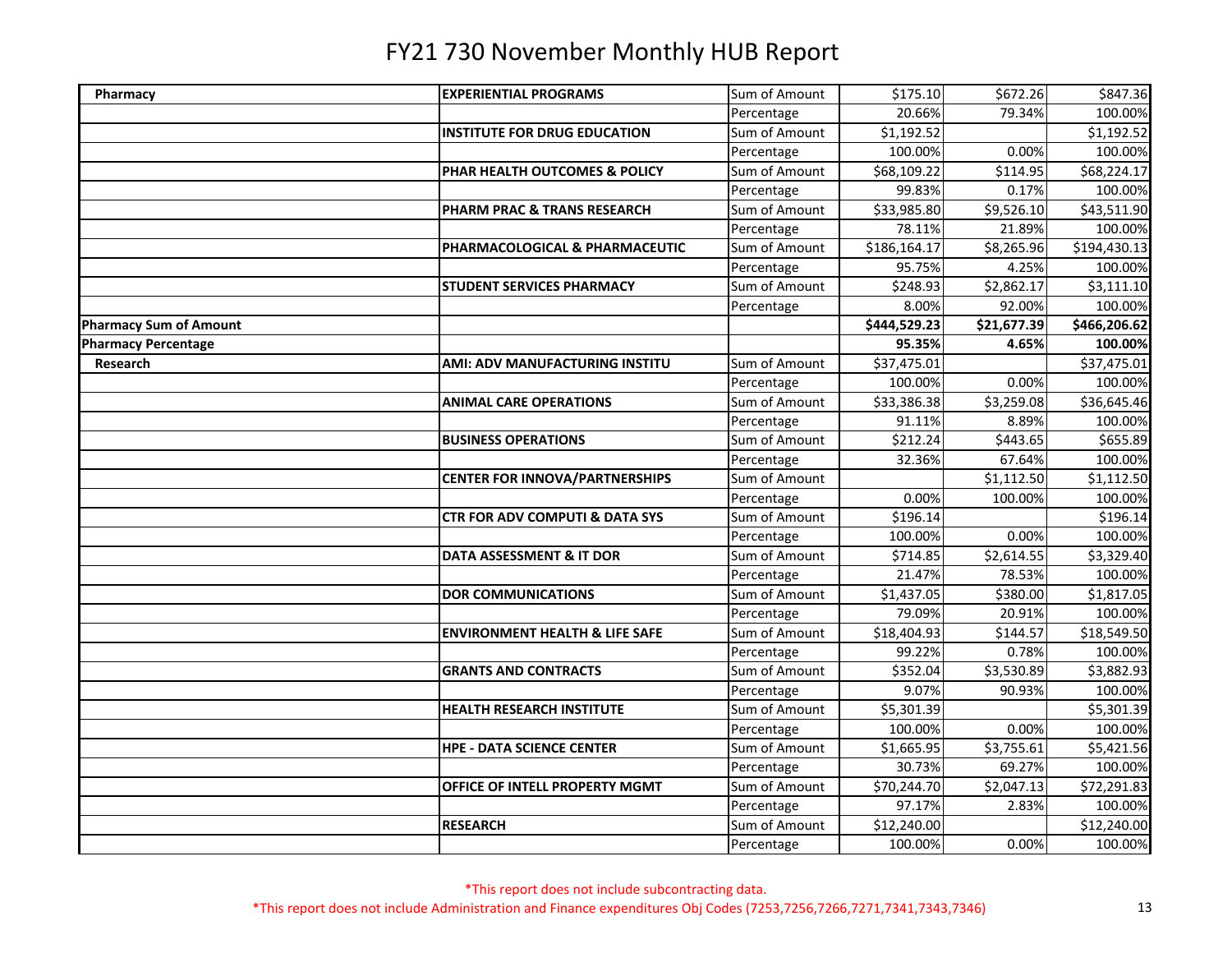| Research                      | <b>RESEARCH ADMINISTRATION</b>            | Sum of Amount | \$5,850.59   | \$2,305.00  | \$8,155.59   |
|-------------------------------|-------------------------------------------|---------------|--------------|-------------|--------------|
|                               |                                           | Percentage    | 71.74%       | 28.26%      | 100.00%      |
|                               | <b>RESEARCH INTEGRITY &amp; OVERSIGHT</b> | Sum of Amount | \$1,670.00   | \$58.87     | \$1,728.87   |
|                               |                                           | Percentage    | 96.59%       | 3.41%       | 100.00%      |
|                               | <b>TIMES</b>                              | Sum of Amount | \$16,703.81  | \$236.63    | \$16,940.44  |
|                               |                                           | Percentage    | 98.60%       | 1.40%       | 100.00%      |
|                               | TX CTR SUPERCONDUCTIVITY AT UH            | Sum of Amount | \$22,655.08  | \$86.98     | \$22,742.06  |
|                               |                                           | Percentage    | 99.62%       | 0.38%       | 100.00%      |
|                               | <b>VP FOR RESEARCH CENTRAL OFFICE</b>     | Sum of Amount | \$8,011.80   | \$604.33    | \$8,616.13   |
|                               |                                           | Percentage    | 92.99%       | 7.01%       | 100.00%      |
| <b>Research Sum of Amount</b> |                                           |               | \$236,521.96 | \$20,579.79 | \$257,101.75 |
| <b>Research Percentage</b>    |                                           |               | 92.00%       | 8.00%       | 100.00%      |
| <b>Student Affairs</b>        | <b>ADMISSIONS</b>                         | Sum of Amount | \$30,890.72  | \$6,519.98  | \$37,410.70  |
|                               |                                           | Percentage    | 82.57%       | 17.43%      | 100.00%      |
|                               | <b>CAMPUS RECREATION</b>                  | Sum of Amount | \$25,927.29  | \$45.80     | \$25,973.09  |
|                               |                                           | Percentage    | 99.82%       | 0.18%       | 100.00%      |
|                               | <b>CAMPUS SOLUTIONS SVC</b>               | Sum of Amount | \$248.73     | \$271.84    | \$520.57     |
|                               |                                           | Percentage    | 47.78%       | 52.22%      | 100.00%      |
|                               | <b>CENTER FOR STUDENT INVOLVEMENT</b>     | Sum of Amount | \$1,060.44   | \$38.44     | \$1,098.88   |
|                               |                                           | Percentage    | 96.50%       | 3.50%       | 100.00%      |
|                               | <b>CENTER FOR STUDENT MEDIA</b>           | Sum of Amount | \$4,099.00   |             | \$4,099.00   |
|                               |                                           | Percentage    | 100.00%      | 0.00%       | 100.00%      |
|                               | <b>CENTER FOR STUDENTS W/DISABILI</b>     | Sum of Amount | \$2,135.27   | \$52,776.85 | \$54,912.12  |
|                               |                                           | Percentage    | 3.89%        | 96.11%      | 100.00%      |
|                               | <b>CHILDREN'S LEARNING CENTER</b>         | Sum of Amount | \$19,545.70  | \$980.41    | \$20,526.11  |
|                               |                                           | Percentage    | 95.22%       | 4.78%       | 100.00%      |
|                               | <b>CNTR FOR DIVERSITY &amp; INCLUSION</b> | Sum of Amount | \$220.60     | \$46.00     | \$266.60     |
|                               |                                           | Percentage    | 82.75%       | 17.25%      | 100.00%      |
|                               | <b>COUGARS IN RECOVERY</b>                | Sum of Amount | \$1,059.62   | \$173.02    | \$1,232.64   |
|                               |                                           | Percentage    | 85.96%       | 14.04%      | 100.00%      |
|                               | <b>COUNSELING AND PSYCH SVCS</b>          | Sum of Amount | \$1,942.73   | \$9,510.30  | \$11,453.03  |
|                               |                                           | Percentage    | 16.96%       | 83.04%      | 100.00%      |
|                               | <b>CTR FRATERNITY &amp; SORORITY LIFE</b> | Sum of Amount | \$61.33      | \$34.27     | \$95.60      |
|                               |                                           | Percentage    | 64.15%       | 35.85%      | 100.00%      |
|                               | <b>DEAN OF STUDENTS</b>                   | Sum of Amount | \$2,962.60   | \$485.80    | \$3,448.40   |
|                               |                                           | Percentage    | 85.91%       | 14.09%      | 100.00%      |
|                               | <b>INTEGRATED ENROLLMENT SERVICES</b>     | Sum of Amount | \$70,103.84  |             | \$70,103.84  |
|                               |                                           | Percentage    | 100.00%      | 0.00%       | 100.00%      |
|                               | <b>INTL STUDENT &amp; SCHOLAR SERVIC</b>  | Sum of Amount | \$3,698.45   | \$451.72    | \$4,150.17   |
|                               |                                           | Percentage    | 89.12%       | 10.88%      | 100.00%      |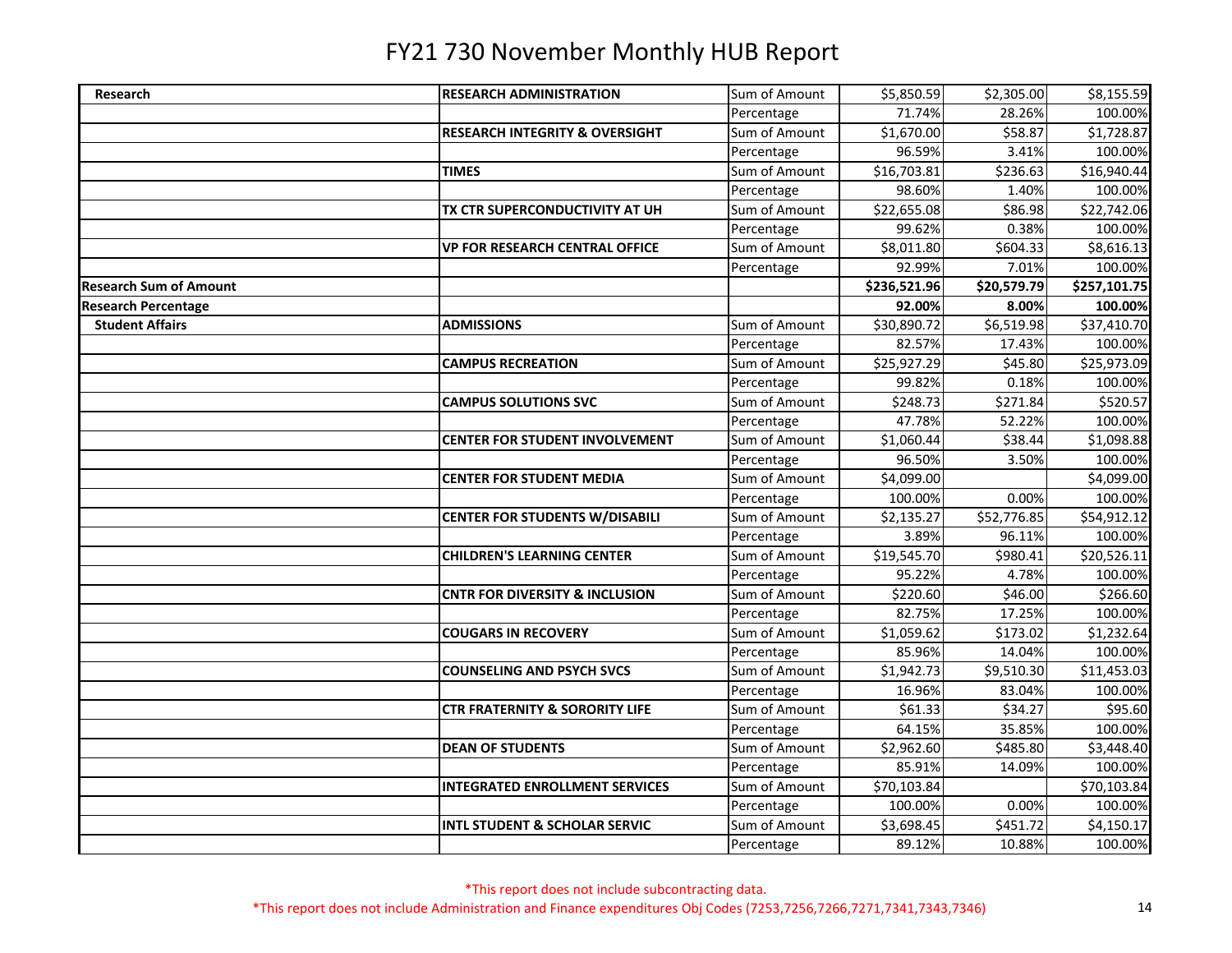| <b>Student Affairs</b>               | <b>LGBTQ RESOURCE CENTER</b>              | Sum of Amount | \$21.94      | \$88.02      | \$109.96     |
|--------------------------------------|-------------------------------------------|---------------|--------------|--------------|--------------|
|                                      |                                           | Percentage    | 19.95%       | 80.05%       | 100.00%      |
|                                      | OFC OF THE UNIVERSIT REGISTRAR            | Sum of Amount | \$97,388.94  | \$7,001.38   | \$104,390.32 |
|                                      |                                           | Percentage    | 93.29%       | 6.71%        | 100.00%      |
|                                      | <b>RELIGION CENTER</b>                    | Sum of Amount | \$277.46     | \$550.70     | \$828.16     |
|                                      |                                           | Percentage    | 33.50%       | 66.50%       | 100.00%      |
|                                      | <b>SCHOLARSIPS &amp; FINANCIAL AID</b>    | Sum of Amount | \$130,464.20 | \$4,062.96   | \$134,527.16 |
|                                      |                                           | Percentage    | 96.98%       | 3.02%        | 100.00%      |
|                                      | <b>STU COMMUNICATION &amp; MARKETING</b>  | Sum of Amount |              | \$1,101.38   | \$1,101.38   |
|                                      |                                           | Percentage    | 0.00%        | 100.00%      | 100.00%      |
|                                      | <b>STU HOUSING - RESIDE LIFE</b>          | Sum of Amount | \$53,545.50  | \$615.94     | \$54,161.44  |
|                                      |                                           | Percentage    | 98.86%       | 1.14%        | 100.00%      |
|                                      | <b>STUDENT AFFAIRS</b>                    | Sum of Amount | \$4,613.49   | \$1,577.92   | \$6,191.41   |
|                                      |                                           | Percentage    | 74.51%       | 25.49%       | 100.00%      |
|                                      | <b>STUDENT AFFAIRS BUSINESS SRVC</b>      | Sum of Amount | \$256.82     | \$65.36      | \$322.18     |
|                                      |                                           | Percentage    | 79.71%       | 20.29%       | 100.00%      |
|                                      | STUDENT AFFAIRS BUSINESS SRVC-FUND3       | Sum of Amount | \$1,670.00   | \$334.41     | \$2,004.41   |
|                                      |                                           | Percentage    | 83.32%       | 16.68%       | 100.00%      |
|                                      | <b>STUDENT AFFAIRS IT SERVICES</b>        | Sum of Amount | \$826.92     | \$24,950.00  | \$25,776.92  |
|                                      |                                           | Percentage    | 3.21%        | 96.79%       | 100.00%      |
|                                      | <b>STUDENT CENTER</b>                     | Sum of Amount | \$33,409.79  | \$7,596.59   | \$41,006.38  |
|                                      |                                           | Percentage    | 81.47%       | 18.53%       | 100.00%      |
|                                      | <b>STUDENT HEALTH CENTER</b>              | Sum of Amount | \$40,083.73  | \$9,365.55   | \$49,449.28  |
|                                      |                                           | Percentage    | 81.06%       | 18.94%       | 100.00%      |
|                                      | <b>UNIVERSITY CAREER SERVICES</b>         | Sum of Amount | \$846.87     | \$1,009.26   | \$1,856.13   |
|                                      |                                           | Percentage    | 45.63%       | 54.37%       | 100.00%      |
|                                      | <b>URBAN EXPERIENCE</b>                   | Sum of Amount | \$34.45      | \$1,419.64   | \$1,454.09   |
|                                      |                                           | Percentage    | 2.37%        | 97.63%       | 100.00%      |
|                                      | <b>VETERAN SERVICES</b>                   | Sum of Amount | \$119.06     |              | \$119.06     |
|                                      |                                           | Percentage    | 100.00%      | 0.00%        | 100.00%      |
|                                      | <b>WELLNESS CENTER</b>                    | Sum of Amount | \$5,955.46   | \$296.93     | \$6,252.39   |
|                                      |                                           | Percentage    | 95.25%       | 4.75%        | 100.00%      |
|                                      | <b>WOMEN &amp; GENDER RESOURCE CENTER</b> | Sum of Amount | \$224.37     |              | \$224.37     |
|                                      |                                           | Percentage    | 100.00%      | 0.00%        | 100.00%      |
| <b>Student Affairs Sum of Amount</b> |                                           |               | \$533,695.32 | \$131,370.47 | \$665,065.79 |
| <b>Student Affairs Percentage</b>    |                                           |               | 80.25%       | 19.75%       | 100.00%      |
| <b>Technology</b>                    | <b>CONSTRUCTION MANAGEMENT</b>            | Sum of Amount | \$20,397.21  | \$1,964.72   | \$22,361.93  |
|                                      |                                           | Percentage    | 91.21%       | 8.79%        | 100.00%      |
|                                      | <b>DEAN, TECHNOLOGY</b>                   | Sum of Amount | \$30,136.22  | \$9,317.32   | \$39,453.54  |
|                                      |                                           | Percentage    | 76.38%       | 23.62%       | 100.00%      |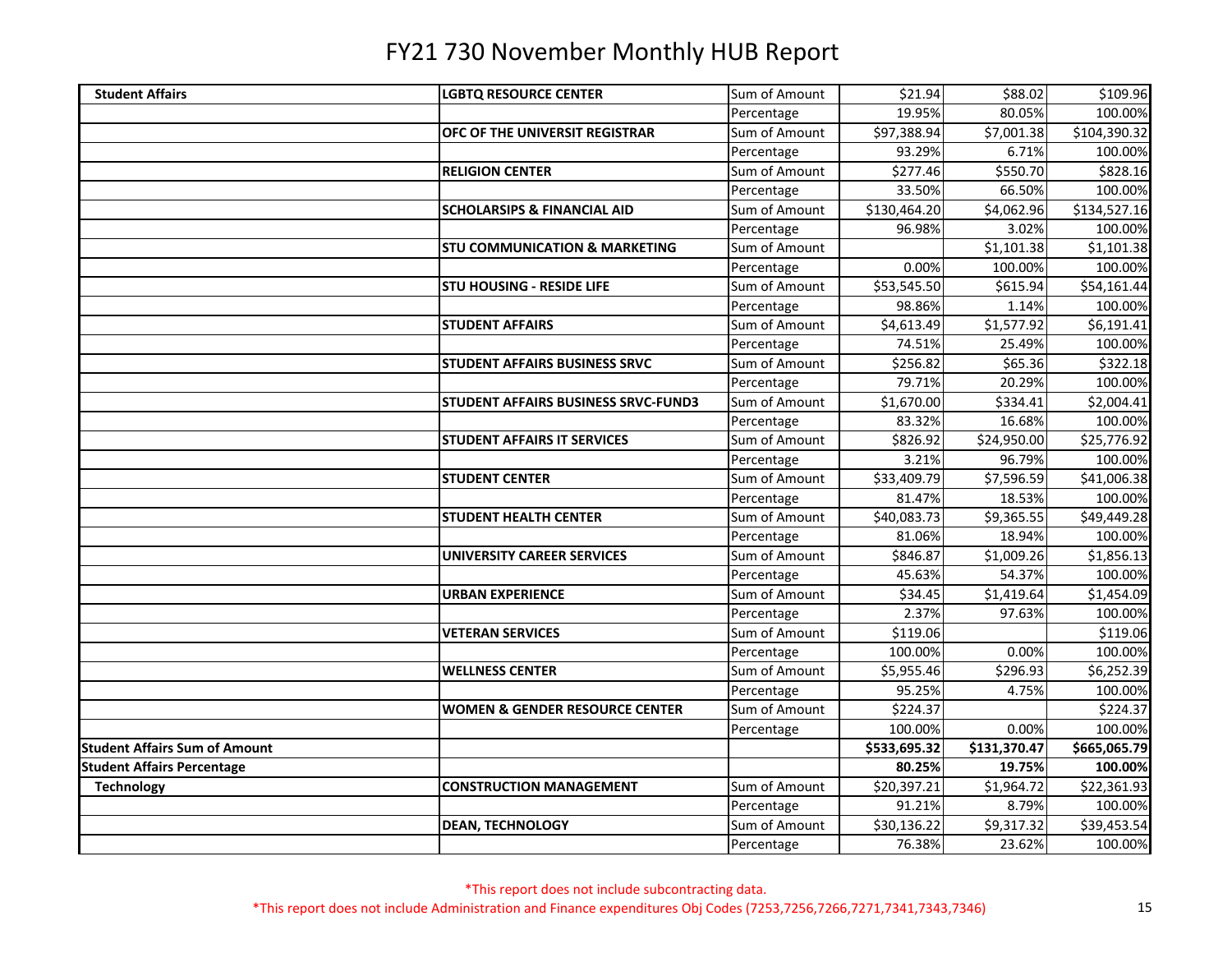| Technology                                     | <b>ENGINEERING TECHNOLOGY</b>             | Sum of Amount | \$24,107.63             | \$10,320.00 | \$34,427.63  |
|------------------------------------------------|-------------------------------------------|---------------|-------------------------|-------------|--------------|
|                                                |                                           | Percentage    | 70.02%                  | 29.98%      | 100.00%      |
|                                                | HUMAN DEVELOP AND CONSUMER SCI            | Sum of Amount | \$9,188.53              | \$3,514.92  | \$12,703.45  |
|                                                |                                           | Percentage    | 72.33%                  | 27.67%      | 100.00%      |
|                                                | I LT                                      | Sum of Amount | \$2,210.73              |             | \$2,210.73   |
|                                                |                                           | Percentage    | 100.00%                 | 0.00%       | 100.00%      |
| <b>Technology Sum of Amount</b>                |                                           |               | \$86,040.32             | \$25,116.96 | \$111,157.28 |
| <b>Technology Percentage</b>                   |                                           |               | 77.40%                  | 22.60%      | 100.00%      |
| Univ Marketing, Comm & Media Rel               | (INACTIVE) MULTIMEDI MARKETING            | Sum of Amount | \$4,596.00              |             | \$4,596.00   |
|                                                |                                           | Percentage    | 100.00%                 | 0.00%       | 100.00%      |
|                                                | (INACTIVE) VP FOR EXTER RELATN            | Sum of Amount |                         | \$19.17     | \$19.17      |
|                                                |                                           | Percentage    | 0.00%                   | 100.00%     | 100.00%      |
|                                                | <b>MARKETING</b>                          | Sum of Amount | $\overline{$}17,633.00$ |             | \$17,633.00  |
|                                                |                                           | Percentage    | 100.00%                 | 0.00%       | 100.00%      |
|                                                | <b>MEDIA RELATIONS</b>                    | Sum of Amount | \$391.87                |             | \$391.87     |
|                                                |                                           | Percentage    | 100.00%                 | 0.00%       | 100.00%      |
|                                                | VC/VP UNIV MKTG, COM & MED REL            | Sum of Amount | \$4,352.83              | \$3,560.46  | \$7,913.29   |
|                                                |                                           | Percentage    | 55.01%                  | 44.99%      | 100.00%      |
| Univ Marketing, Comm & Media Rel Sum of Amount |                                           |               | \$26,973.70             | \$3,579.63  | \$30,553.33  |
| Univ Marketing, Comm & Media Rel Percentage    |                                           |               | 88.28%                  | 11.72%      | 100.00%      |
| <b>University Advancement</b>                  | <b>ALUMNI RELATIONS</b>                   | Sum of Amount | \$17,274.77             | \$455.25    | \$17,730.02  |
|                                                |                                           | Percentage    | 97.43%                  | 2.57%       | 100.00%      |
|                                                | <b>ANNUAL GIVING</b>                      | Sum of Amount | \$40.00                 |             | \$40.00      |
|                                                |                                           | Percentage    | 100.00%                 | 0.00%       | 100.00%      |
|                                                | <b>BUSINESS OPERATIONS</b>                | Sum of Amount | \$4,662.19              | \$1,693.08  | \$6,355.27   |
|                                                |                                           | Percentage    | 73.36%                  | 26.64%      | 100.00%      |
|                                                | <b>CAMPAIGN STRATEGIC INITIATIVES</b>     | Sum of Amount | \$20,667.46             | \$12,954.10 | \$33,621.56  |
|                                                |                                           | Percentage    | 61.47%                  | 38.53%      | 100.00%      |
|                                                | <b>DEVELOPMENT</b>                        | Sum of Amount | \$95.99                 | \$381.35    | \$477.34     |
|                                                |                                           | Percentage    | 20.11%                  | 79.89%      | 100.00%      |
|                                                | <b>GIFT PROCESSING &amp; RECORDS</b>      | Sum of Amount | \$60.00                 | \$3,647.20  | \$3,707.20   |
|                                                |                                           | Percentage    | 1.62%                   | 98.38%      | 100.00%      |
|                                                | <b>INFORMATION SYSTEM &amp; REPORTING</b> | Sum of Amount | \$2,954.44              |             | \$2,954.44   |
|                                                |                                           | Percentage    | 100.00%                 | 0.00%       | 100.00%      |
|                                                | <b>PLANNED GIVING</b>                     | Sum of Amount | \$21.61                 | \$45.51     | \$67.12      |
|                                                |                                           | Percentage    | 32.20%                  | 67.80%      | 100.00%      |
|                                                | <b>PRINCIPAL GIFTS</b>                    | Sum of Amount | \$4,157.12              | \$136.44    | \$4,293.56   |
|                                                |                                           | Percentage    | 96.82%                  | 3.18%       | 100.00%      |
|                                                | UNIVERSITY ADVANCEMENT VC/VP              | Sum of Amount | \$18,132.18             |             | \$18,132.18  |
|                                                |                                           | Percentage    | 100.00%                 | 0.00%       | 100.00%      |